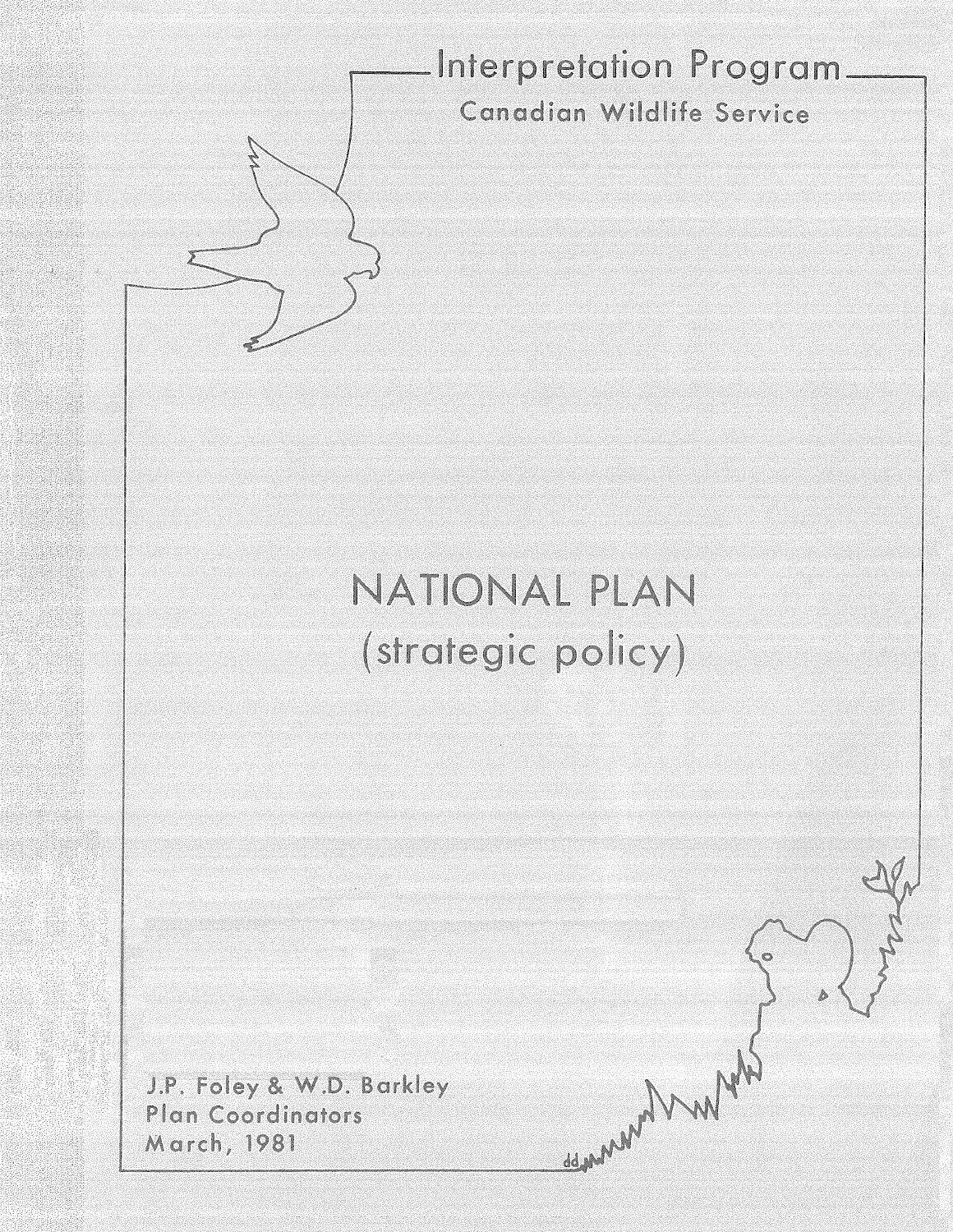Approved by:

*\_(/*   $\overline{\phantom{a}}$ Director General

Canadian Wildlife Service

Akrith

À

Director<br>Wildlife Research & Interpretation

 $\mathcal{E}$   $\mu\mu$ Date

17 dans 81 Date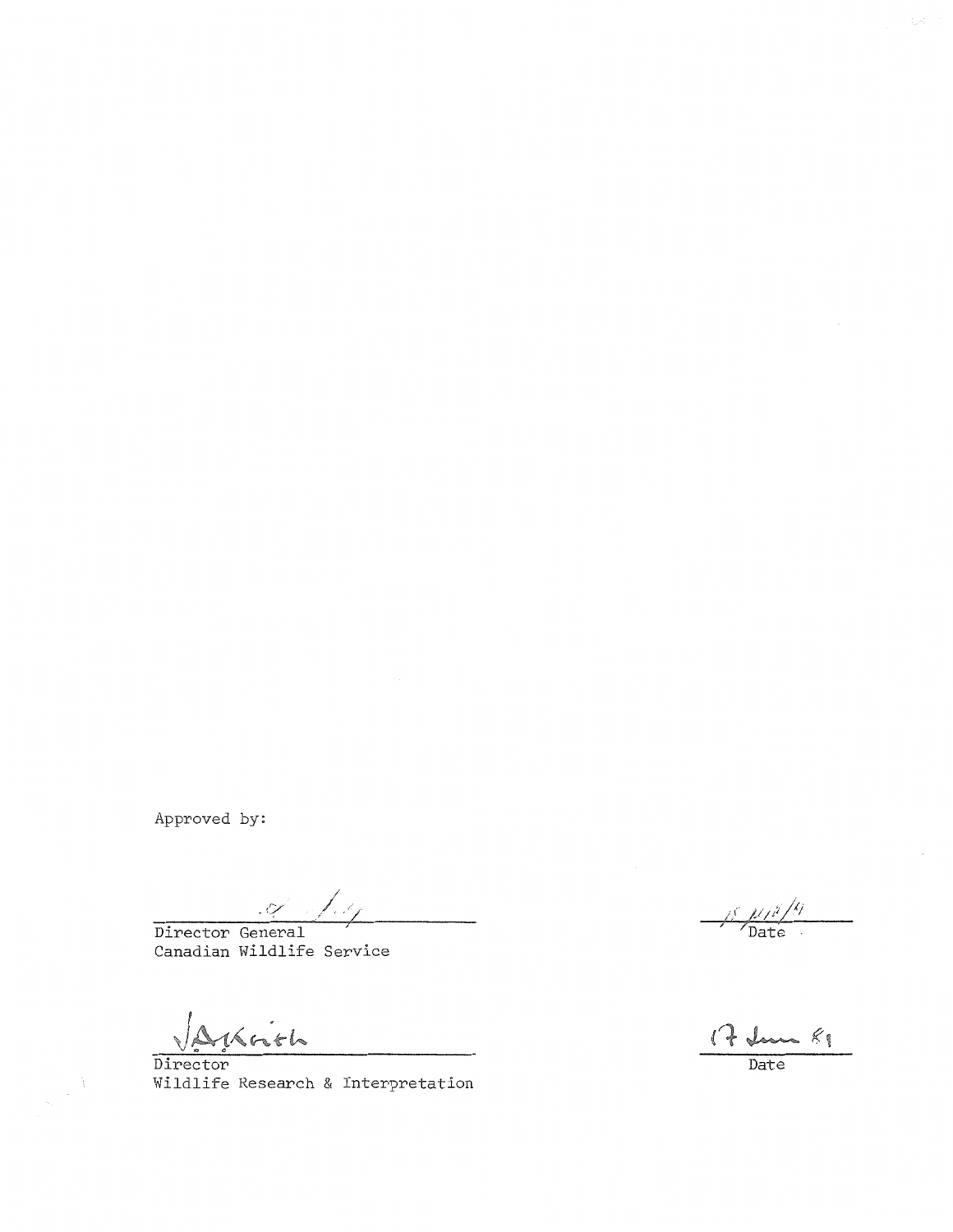|                                            | $\overline{2}$ |
|--------------------------------------------|----------------|
|                                            | 3              |
|                                            | 5              |
| Planning Framework for CWS Interpretation  | 6              |
| Mandate and Policies of CWS Interpretation | 8 <sup>8</sup> |
| Interpretation Objectives - Policies       | - 9            |
|                                            |                |
|                                            |                |
| Description of Receiver Groups 13          |                |
|                                            |                |
| Developing Themes and Media 15             |                |
| Feedback and Evaluation 19                 |                |
| Planning and Implementation Schedule 22    |                |
|                                            |                |
|                                            |                |

 $\mathcal{L}$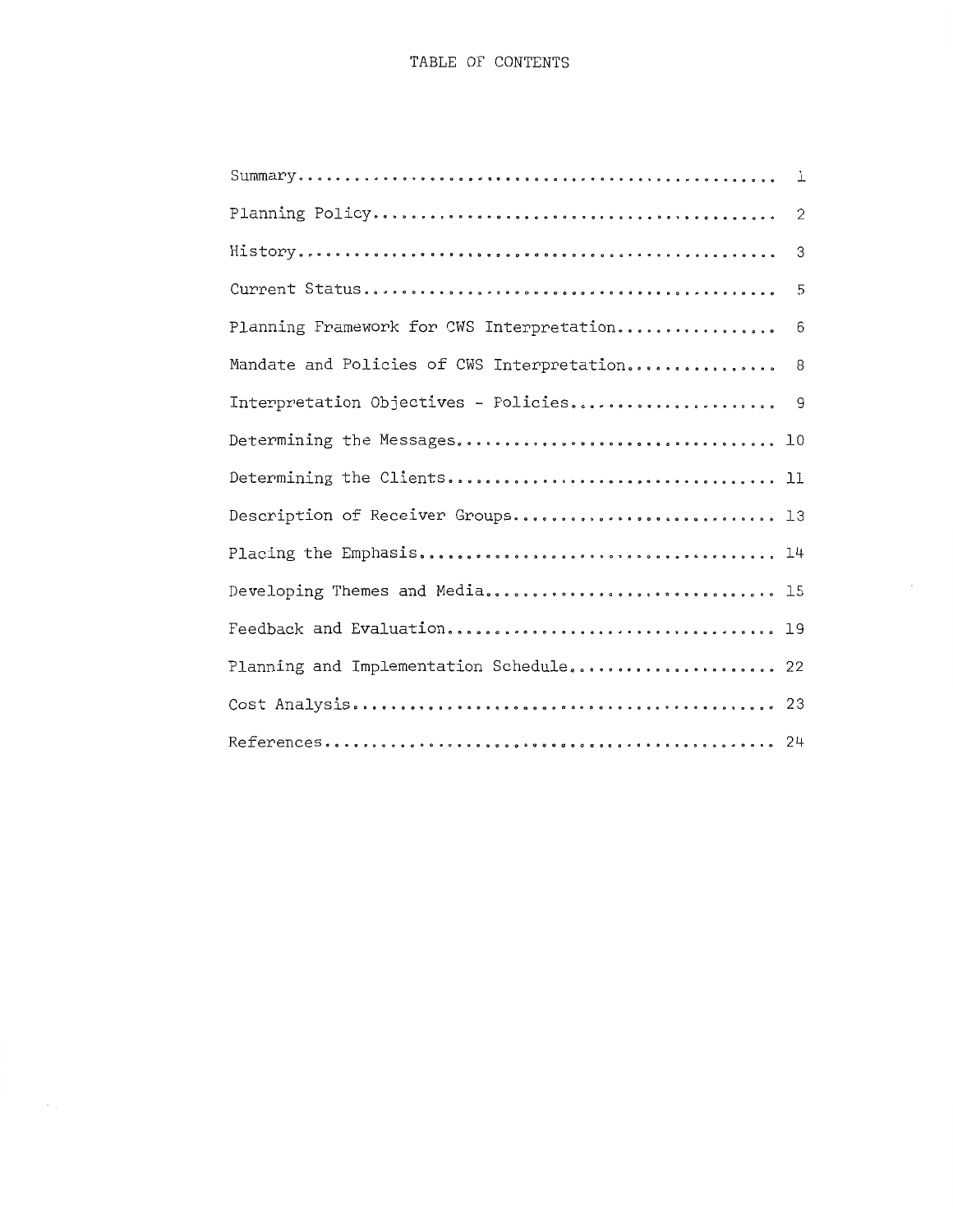Since 1967, the Canadian Wildlife Service (CWS) has been implementing an interpretation program. The essence of interpretation is the "revealing of meanings and relationships" through "first hand experience". (Interpretation Canada, 1978)

The mandate for the program is found in the Canada Wildlife Act, (Government of Canada, 1973) and the Migratory Birds Convention Act of 1917, (Government of Canada, 1978). It has as its objective "to encourage and to provide opportunities for the development of awareness, enjoyment, understanding and appreciation of Canada's Wildlife heritage and its environment".

The theme of the program is the interaction of wildlife, man and the environment in seven "wildlife regions" (Foley, 1980) of Canada (Atlantic, Great Lakes - St. Lawrence, Boreal, Prairie, Mountain, Pacific and Arctic).

The main audience is urban adults who have little opportunity to come in contact with their wildlife heritage, and who have little awareness of the interaction of man, wildlife and environment. CWS Interpretation media employed include naturalists, self-guiding nature trails and exhibit halls. In selecting media, care has been taken not to allow it to become the major focus, and overshadow the real thing - the wildlife.

Feedback and evaluation are an integral part of effective and efficient interpretive programming. Feedback completes the communication process, and ensures the financial resources are wisely managed.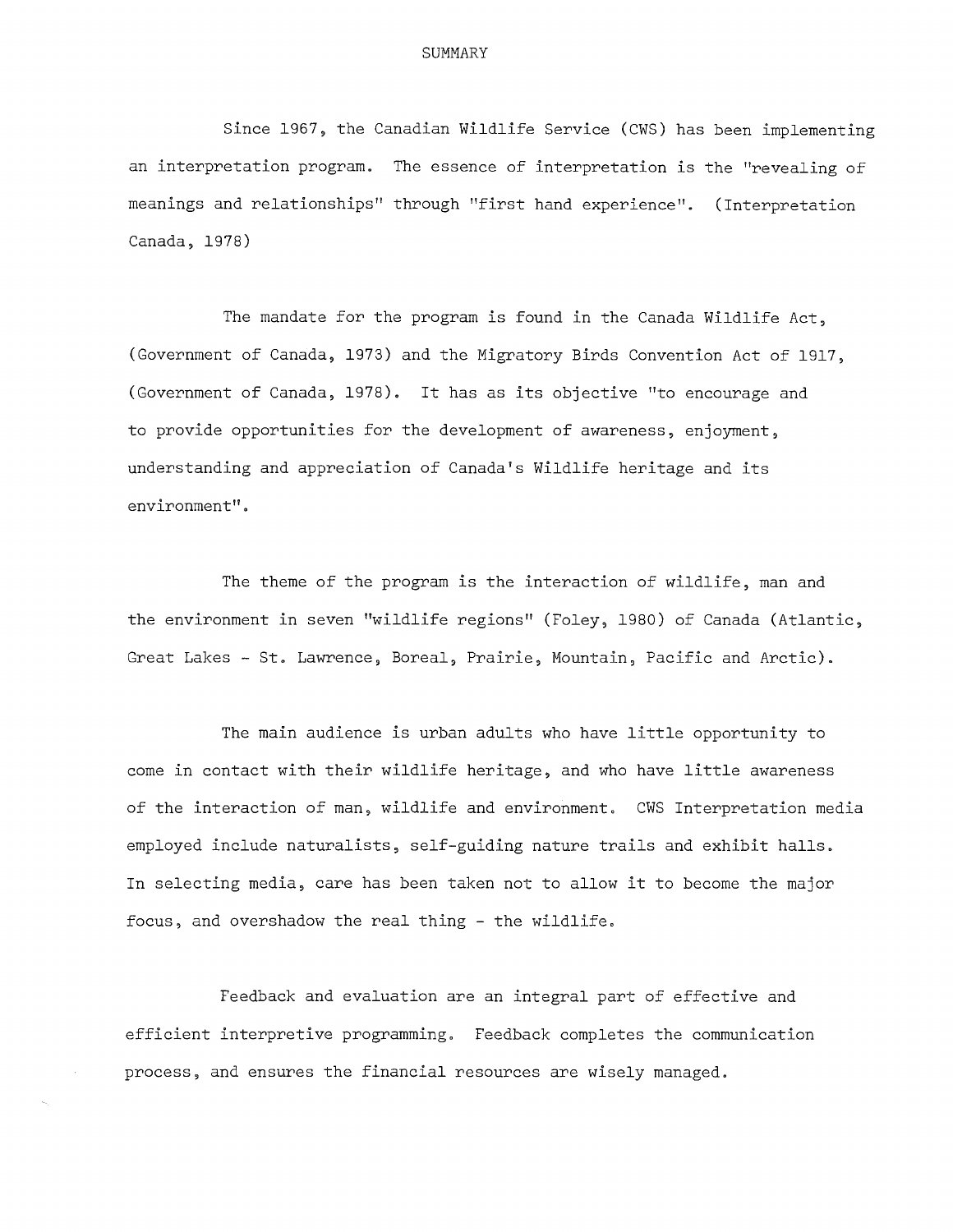#### PLANNING POLICY

- 1. This plan is the vehicle for coordinating the continued development of a national CWS interpretation program.
- 2. The interpretive conceptual plans for each of the seven wildlife regions will be developed or revised, to fit with this national plan.
- 3. The implementation and management strategies for resource allocation will be developed by each of the five administrative regions.
- 4. Headquarters will be responsible for setting national policy, coordinating the implementation, and evaluating programs to ensure consistency with national policy and standards.
- 5. Regional offices will be responsible for developing and implementing regional and site plans.
- 6. Sites will be responsible for developing on-site media and operation of programs.
- 7. Sites will supply major input into the policy, planning and evaluation schemes at the regional and national levels.
- 8. Because of the current constraint program, and in the interest of using tax payers' dollars in the most effective and efficient manner possible, interpretive planners will:
	- a) consider using federally owned lands where existing support services can be shared.
	- b) consider high quality self-guiding activities whenever possible.
	- c) encourage other staff specialists to participate in programs.
	- d) avoid high fixed-cost facilities whenever possible.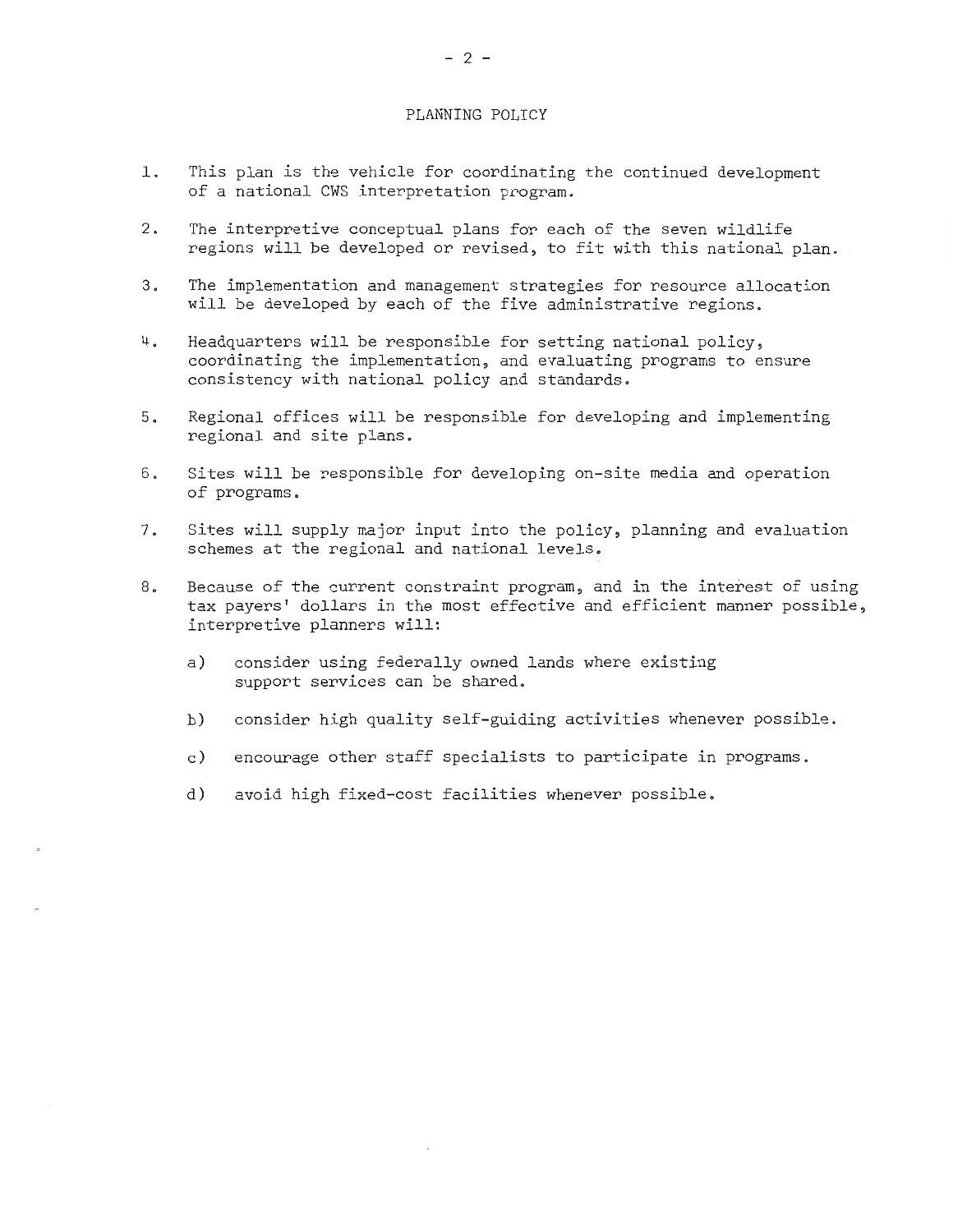#### HISTORY

The Canadian Wildlife Service can trace its beginnings to the signing of the Migratory Birds Convention between Canada and the United States in 1916. Since that time CWS has broadened its activities under the Canada Wildlife Act from solely administering the provisions of the Migratory Birds Convention Act to becoming involved in a variety of environmental concerns. These concerns range from administering the Convention on International Trade in Endangered Species to advising committees of the House of Commons on the impact of developments in the Arctic on the wildlife resource. As a result of these broadened responsibilities, CWS personnel know well almost every habitat in Canada, and the range of problems confronting wildlife conservation.

CWS has also recognized the demand and right of Canadians to experience their wildlife heritage as much as any other part of their heritage. Indeed CWS has had to respond to the public demand to use various National Wildlife Areas and Migratory Bird Sanctuaries for recreational and educational purposes, It is also understood that it is only with understanding from the general public that the deterioration of the environment and the wildlife it supports can be slowed and stopped.

Interpretation is "Any communication process designed to reveal meanings and relationships of our cultural and natural heritage to the public through first hand experience with an object, artifact, landscape or site" (Interpretation Canada, 1978). In 1967 the Canadian Wildlife Service began an interpretation program to help the general public understand, appreciate

- 3 -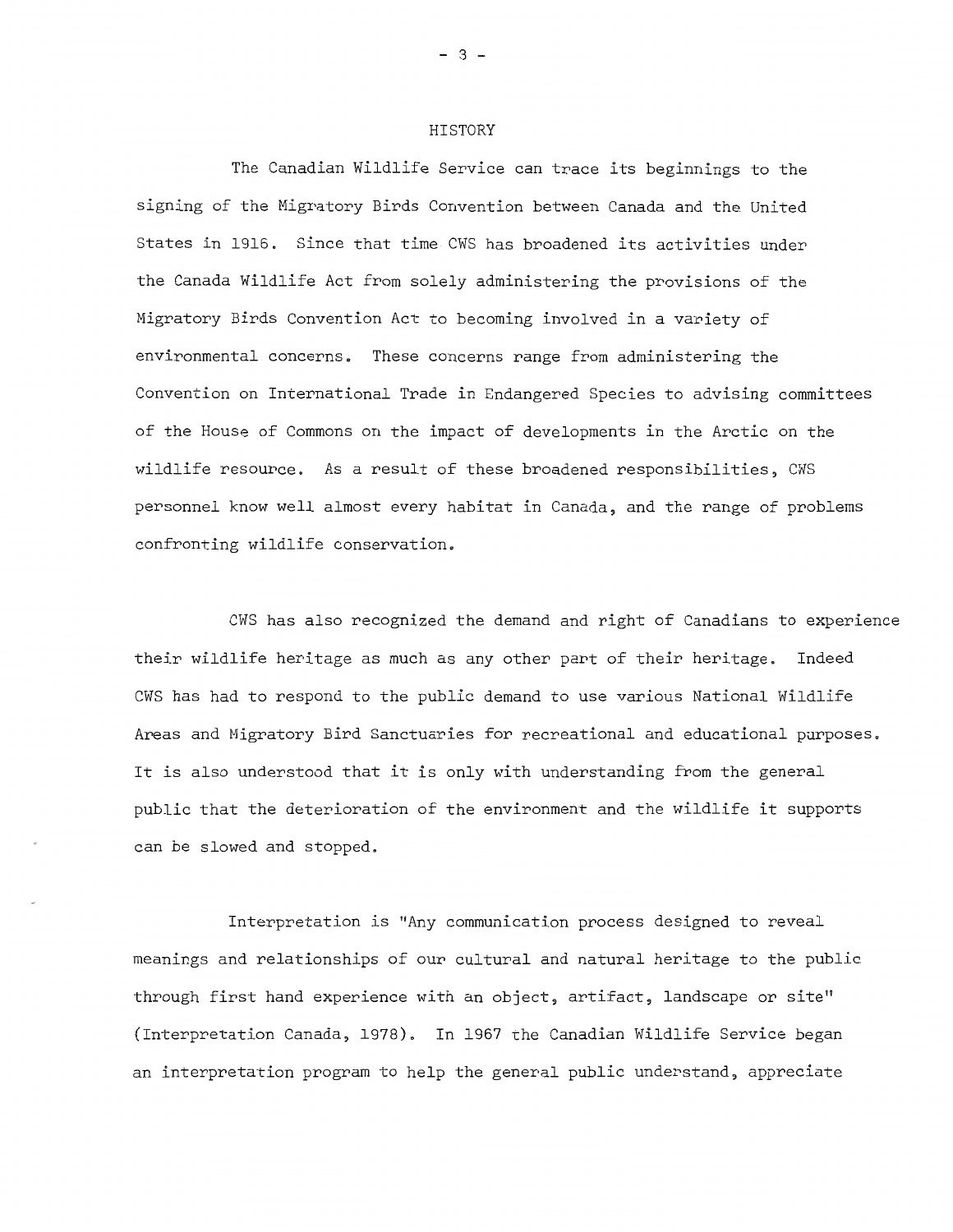and enjoy the living resources of Canada (Munro 1968). This process, used successfully in parks, involved direct public contact with the resource. For example visitors were provided with the opportunity of viewing marsh animals from a boardwalk at Wye Marsh so that the history of those species would be better appreciated,

However, parks generally acquire land with a spectacular natural feature or good recreational value, whereas the CWS emphasizes typical pieces of land and representative fauna. Typical means not virgin or original, but typical as it is used by man. A piece of prairie which has been farmed or grazed or a forest which has been logged could be a site for a CWS interpretation program. The rationale is that people would be better able to relate to this type of "non-special" landscape.

The original plan developed by CWS was to have programs in each of the "natural" (Barkley, 1977) regions of Canada (now called Wildlife Regions) near the Trans-Canada Highway or major tributary, on a typical (non-virgin) piece of land and near a population centre of 10,000 or more. The Trans-Canada Highway was selected because of its national significance as a tourist corridor. The nearby local population was designated to ensure the possibility of a year-round program and the availability of necessary support services for all aspects of the program (Edwards 1971, Barkley 1973).

 $- 4 -$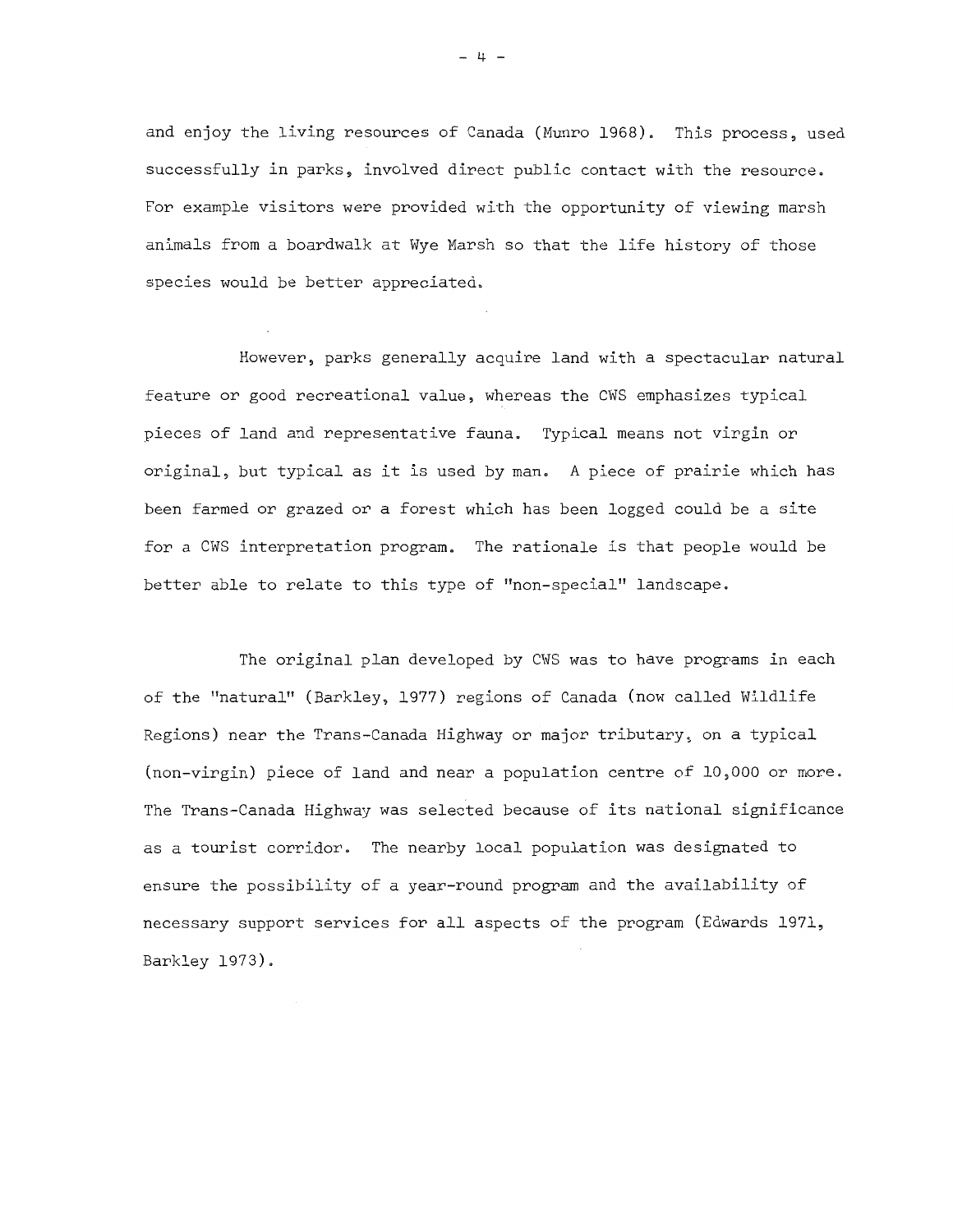The "Natural" or "Wildlife Regions" were based on the "Forest Regions of Canada" (Rowe, 1959). The Forest Regions were modified for three reasons:

- 1. to reflect wildlife habitat
- 2. to reduce the number of regions in order to make the scheme practical as a planning model
- 3. to simplify the scheme for easier comprehension by the general public

The first program began in 1968, at Wye Marsh, 150 kilometers north of Toronto. A building and other interpretive facilities were planned and constructed, and in July 1969 the first CWS interpretation program opened to the public.

While the wildlife region plan was being implemented, other interpretive needs were identified. Special wildlife populations on lands such as the newly acquired National Wildlife Areas (NWA) emerged as an obvious resource to be interpreted. The first program on a NWA commenced operation in 1972 at Cap Tourmente, 50 km east of Quebec City.

#### CURRENT STATUS

The program has now integrated the Wildlife Regions and the special populations elements into a single plan, that interprets Canada's Wildlife in each of seven Wildlife Regions; the Pacific, Mountain, Prairie, Boreal, Arctic, Great Lakes - St. Lawrence, and the Atlantic. The various land

 $-5 -$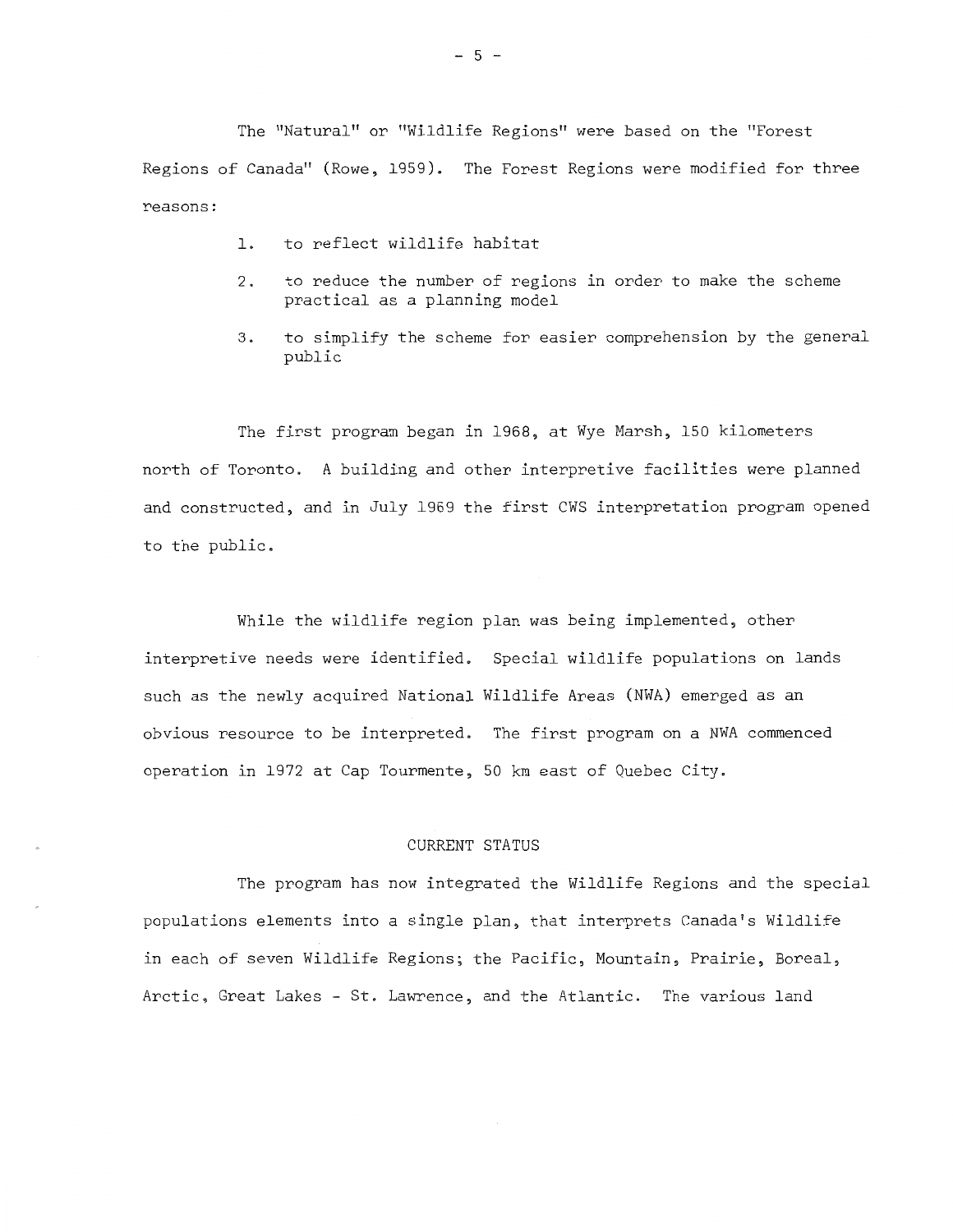holdings of CWS, and other opportune places in these regions are used as the windows through which the wildlife will be interpreted. For a summary of existing programs, including those under development see Table 1. There are, or will shortly be programs on 20 of the 125 Migratory Bird Sanctuaries (MBS), National Wildlife Areas (NWA) and Wildlife Interpretation Centres (WIC).

The program has, and continues to be planned on the basis of the "Sender-Message-Receiver" model of communications, (Peart and Woods, 1975),

The major interpretation centres are being redesigned to reflect a visitor flow pattern based on an Orientation-Experience-Reinforcement model, where a visitor is first given a brief orientation to what is available, what he/she can expect to experience and is directed outdoors. When outdoors the visitor then experiences the "real thing" (wildlife) - the essence of interpretation. Finally that experience is reinforced in the exhibit hall. This pattern allows the visitors maximum contact with the resource during their 'alloted' time at the centre,

#### PLANNING FRAMEWORK FOR CWS INTERPRETATION

A national view will be developed in this plan with the understanding that wildlife region and specific site plans will also be written. These regional and site plans must be consistent in content, philosophy and policy with the national plan if the Canadian Wildlife Service is to have a co-ordinated national interpretation program, Each Wildlife Region Plan will follow a similiar format in terms of the background, Sender-Message-

 $- 6 -$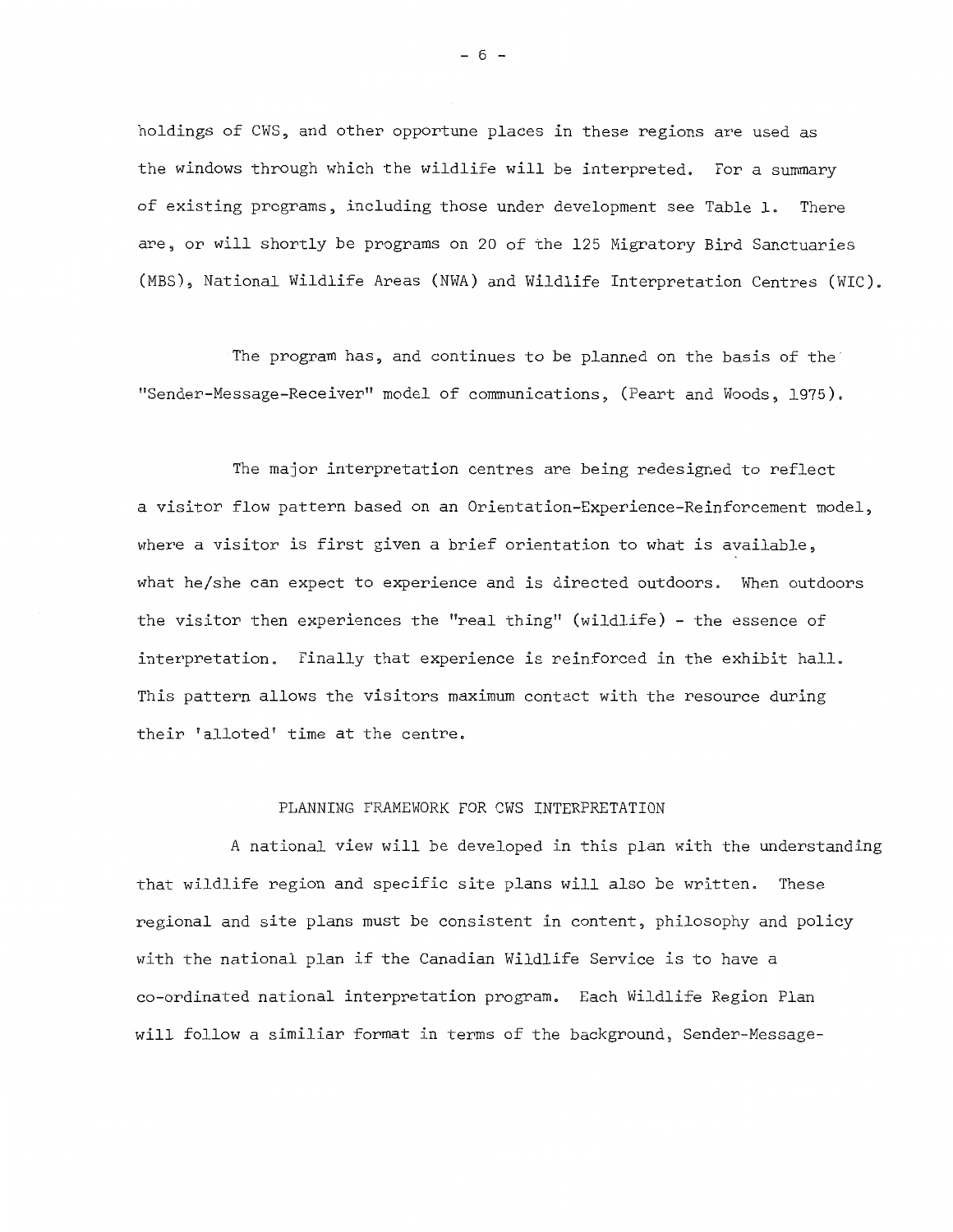## TABLE l

### CWS INTERPRETATION PROGRAMS

| Wildlife Region               | Interpretation Programs                                                                                                                                                                      |  |  |  |  |  |  |  |
|-------------------------------|----------------------------------------------------------------------------------------------------------------------------------------------------------------------------------------------|--|--|--|--|--|--|--|
| Atlantic                      | Percé WIC<br>*Amherst Point NWA<br>Huntsman Marine Laboratory                                                                                                                                |  |  |  |  |  |  |  |
| Great Lakes -<br>St. Lawrence | Wye Marsh WIC<br>Cap Tourmente NWA<br>Contrecoeur NWA<br>Les Plaines d'Abraham<br>Baie de l'Ile Verte NWA<br>*Long Point NWA<br>*Mississippi MBS<br>*St. Clair NWA<br>*Les Iles de Magdalian |  |  |  |  |  |  |  |
| Prairie                       | Prairie WTC<br>Last Mountain Lake NWA<br><i><b>*Blue Quills NWA</b></i>                                                                                                                      |  |  |  |  |  |  |  |
| Mountain                      | Creston Valley WIC<br>*Vaseux Bighorn NWA                                                                                                                                                    |  |  |  |  |  |  |  |
| Pacific                       | *Alaksen NWA<br>*Qualicum NWA                                                                                                                                                                |  |  |  |  |  |  |  |
| Arctic                        | None                                                                                                                                                                                         |  |  |  |  |  |  |  |

:': Program being planned or under development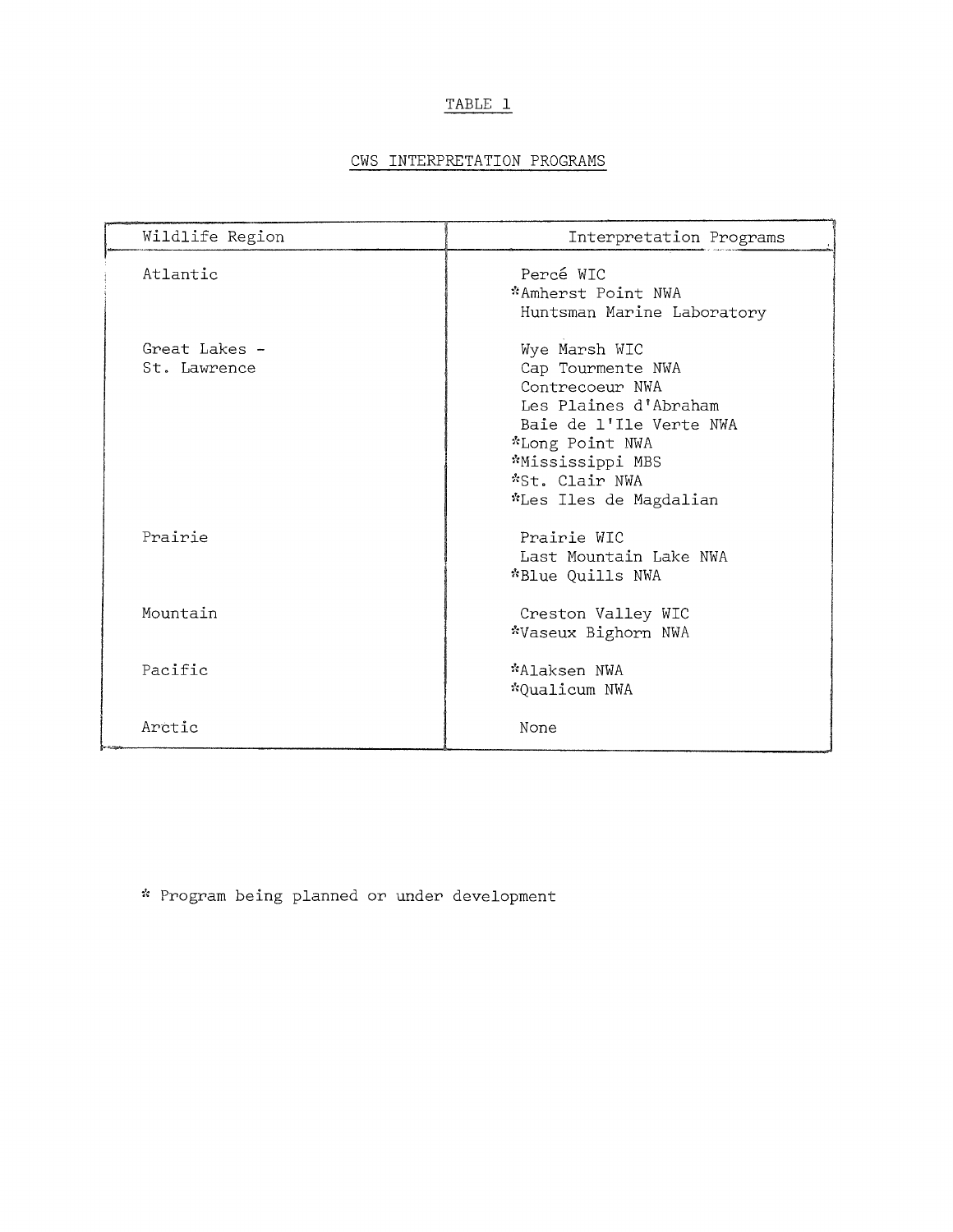Receiver analysis, recommendations, etc.. Each Administrative Region will also have a document outlining the priorities, plans, implementation schedules, etc. for the parts of the various wildlife regions and sites within its jurisdiction.

Some Wildlife Regions over-lap Administrative Regions, while others do not. Wildlife Region plans will be developed by the Administrative Regions as follows (authorship is based on a combination of total area and interpretive opportunities):

Pacific and Yukon Administrative Region will be the sole author of the Pacific and Mountain Wildlife Regions Plans.

Western and Northern Administrative Region will be the sole author of the Prairie Wildlife Region Plan. It will be the principal author of the Arctic Plan, but will receive major input from the Quebec Region.

Ontario Administrative Region will author the Boreal Wildlife Region Plan with input from the Quebec, and Western and Northern Administrative Regions. Ontario will also co-author the Great Lakes - St, Lawrence Wildlife Region Plan with Quebec.

Quebec Administrative Region will co-author the Great Lakes - St. Lawrence Plan with Ontario and will also co-author the Atlantic Wildlife Region Plan. Quebec Region will also have major input into the Arctic and Boreal Wildlife Regions Plans.

 $- 7 -$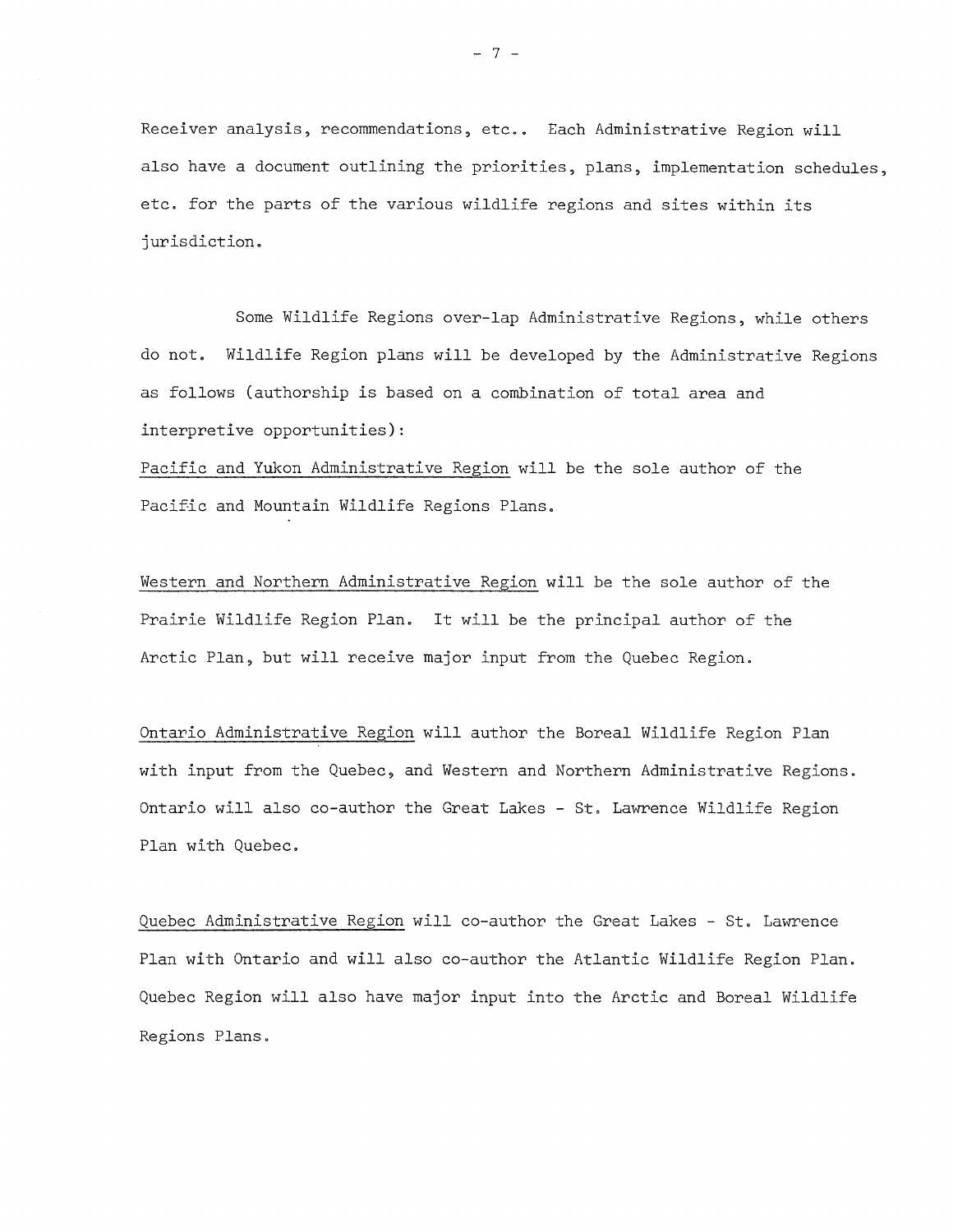Atlantic Administrative Region will co-author the Atlantic Wildlife Region Plan with the Quebec Administrative Region.

The national plan also functions to provide continuity so that changes in personnel will not result in the loss of important ideas, concepts, philosophies and plans. This minimizes the possibilities of inefficiency and duplication of effort in the on-going development and implementation of this program. Consequently each level of planning should have an approval page signed before final distribution as follows: - The Corporate Policy should be signed by the Director General

- The National Plan should be signed by the Director General and the Director of Wildlife Research and Interpretation
- Regional Plans should be signed by the Regional Director and Headquarters Chief of Interpretation
- Site Plans should be signed by the Regional Director and Regional Interpretation Specialist.

#### MANDATE AND POLICIES OF CWS INTERPRETATION

This section deals with who sends the message and why it is sent. Clearly, the basic sender is the Government of Canada. Within the federal government, the component with which this task logically rests is the CWS. This responsibility is legally described in the terms of the Canada Wildlife Act (1973) as follows: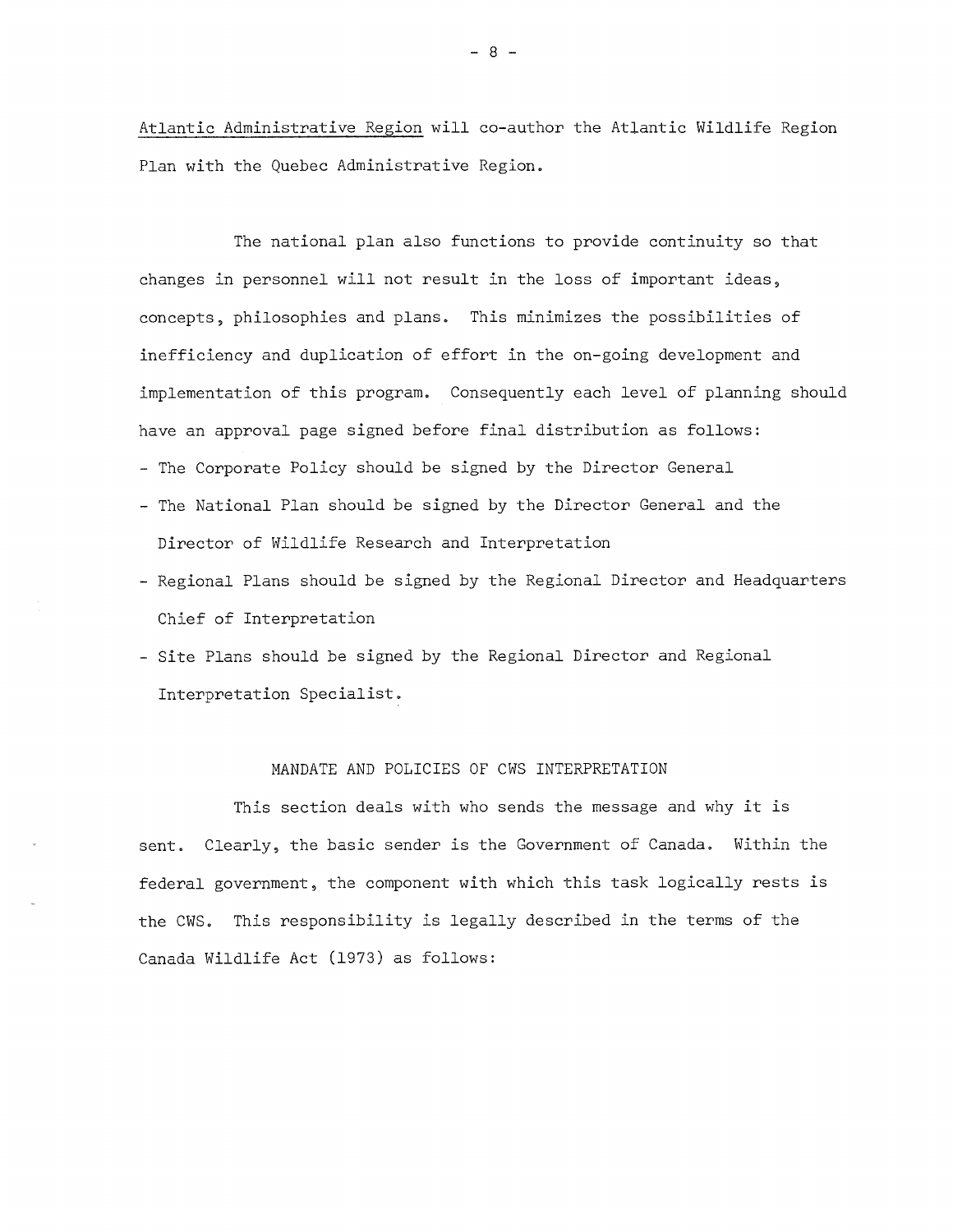The Minister may

- undertake, promote or recommend measures for the encouragement of public co-operation in wildlife conservation and interpretation (Section 3,a);
- initiate conferences and meetings respecting wildlife research conservation and interpretation (Section 3,b);
- be assigned public lands for wildlife research, conservation or interpretation on which he may
	- provide advice relating to any wildlife research, conservation and interpretation being carried out on such lands;
	- establish facilities or construct, maintain and operate works for wildlife research, conservation and interpretation on such lands subject to such regulations as the Governor in Council may make in that behalf. (Section  $4$ )
- purchase, acquire or lease any lands or interests therein for the purpose of research, conservation and interpretation in respect of;
	- (a) migratory birds; or
	- (b) with the agreement of the government of the province having an interest therein, other wildlife (Section 10,l,a).
- enter into an agreement with the government of any province or with any municipal authority, any organization or person, to provide for the undertaking of wildlife research, conservation and interpretation programs (Sections 7,1 and 5,a).

In addition, the CWS has a mandate under the Migratory Birds Convention Act (1978), to save from indiscriminate slaughter and to ensure the preservation of certain migratory birds, Interpretation plays an important role in meeting this responsibility,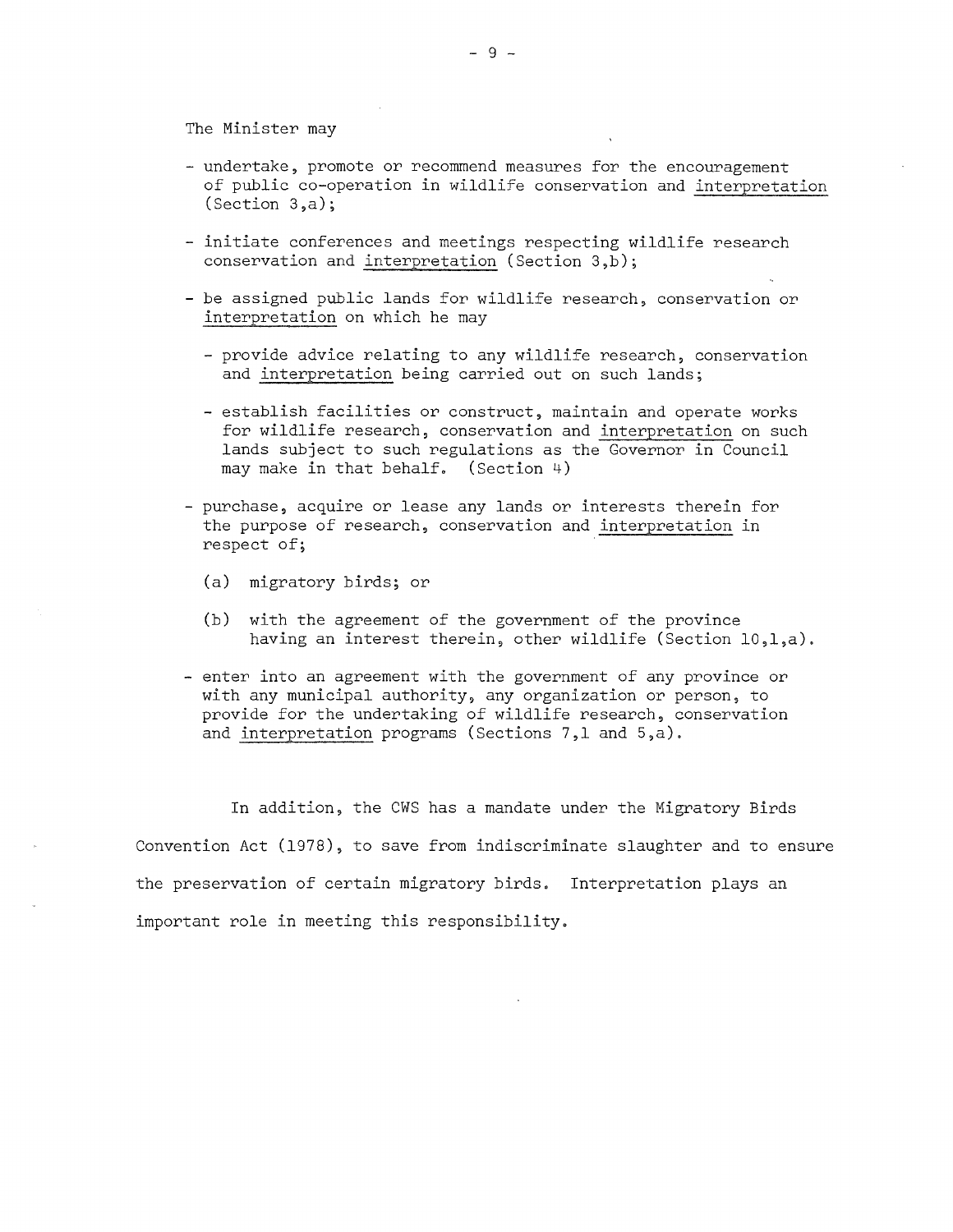#### INTERPRETATION OBJECTIVE AND POLICIES

The CWS interpretation program operates primarily under the authority of the Canada Wildlife Act and has as its major objective:

"To encourage and to provide opportunities for the development of awareness, enjoyment, understanding and appreciation of Canada's wildlife heritage and its environment." (Foley, 1980)

Under this objective, three basic policies have been established;

- 1. The Canadian Wildlife Service will interpret to the public Canada's Wildlife Regions in their present condition as influenced by man, and in terms of an ecological perspective on wildlife;
- 2. The Canadian Wildlife Service will interpret to the public specific wildlife populations and their habitats, including those on National Wildlife Areas and in other situations of significant wildlife interest.
- 3. The Canadian Wildlife Service will encourage and assist other agencies, organizations, or individuals to become involved in nature interpretation and to co-operate with them particularly in the aspects of their program that relate to wildlife and wildlife habitat.

In terms of priority, policies one and two are of equal importance. The third policy is second in priority.

Underlying any discussion of objectives and policies, is the question of why these actions are being contemplated. The answer to this question provides the basic philosophy and key to the mode of operation of an organization. A paper by Foley and Keith (1979) discusses "Interpretation - To What End" by examining first the reasons for interpretation in any organization~ and second, the reasons emphasized by the Canadian Wildlife Service.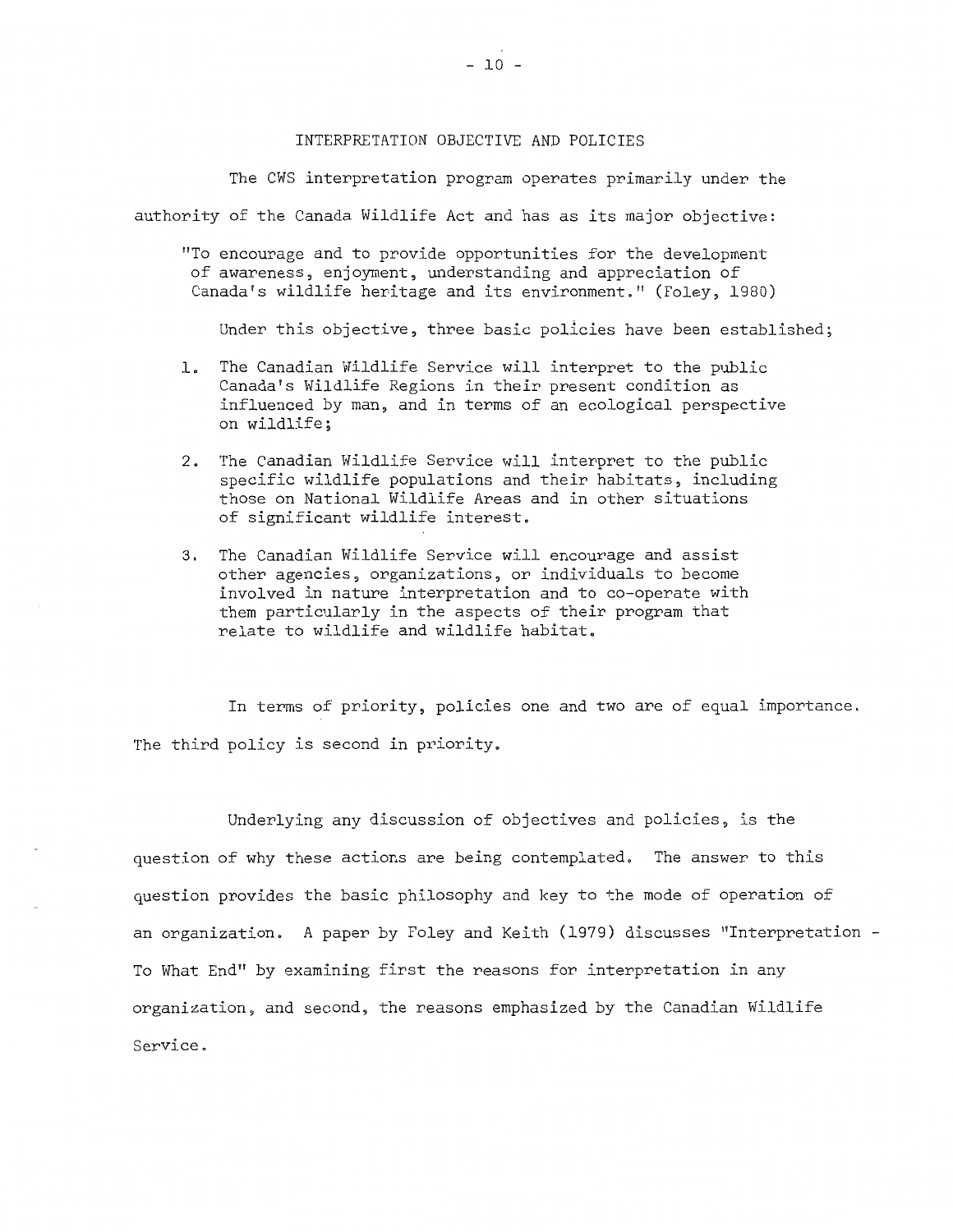"Interpretation is viewed as being either a tool for attitude change, resource management, or education. It can also be viewed as a method of providing a recreational/inspirational experience of natural or cultural heritage. Most organizations' interpretation programs are a blending of all the above, but with a particular emphasis which provides a distinctive flavour. The CWS tends toward providing a recreational/inspirational experience except in specific instances such as school programs or discussions of marsh management projects."

#### DETERMINING THE MESSAGE

Based on the CWS interpretation objective given earlier, the central message must be related to "Canada's wildlife heritage and its environment".

This is obviously a broad and complex subject both to send a message about, and to receive. To deal with this problem, the following is a system planning scheme which;

- 1. allows CWS (the sender) to organize this complex message in a meaningful way and
- 2. allows the clients (receivers) to understand the context of the particular story they are hearing.

The planning scheme is based on the fact that the subject (wildlife) is living and that it adapts to its environment and man, depending on the major characteristics of the habitat, Consequently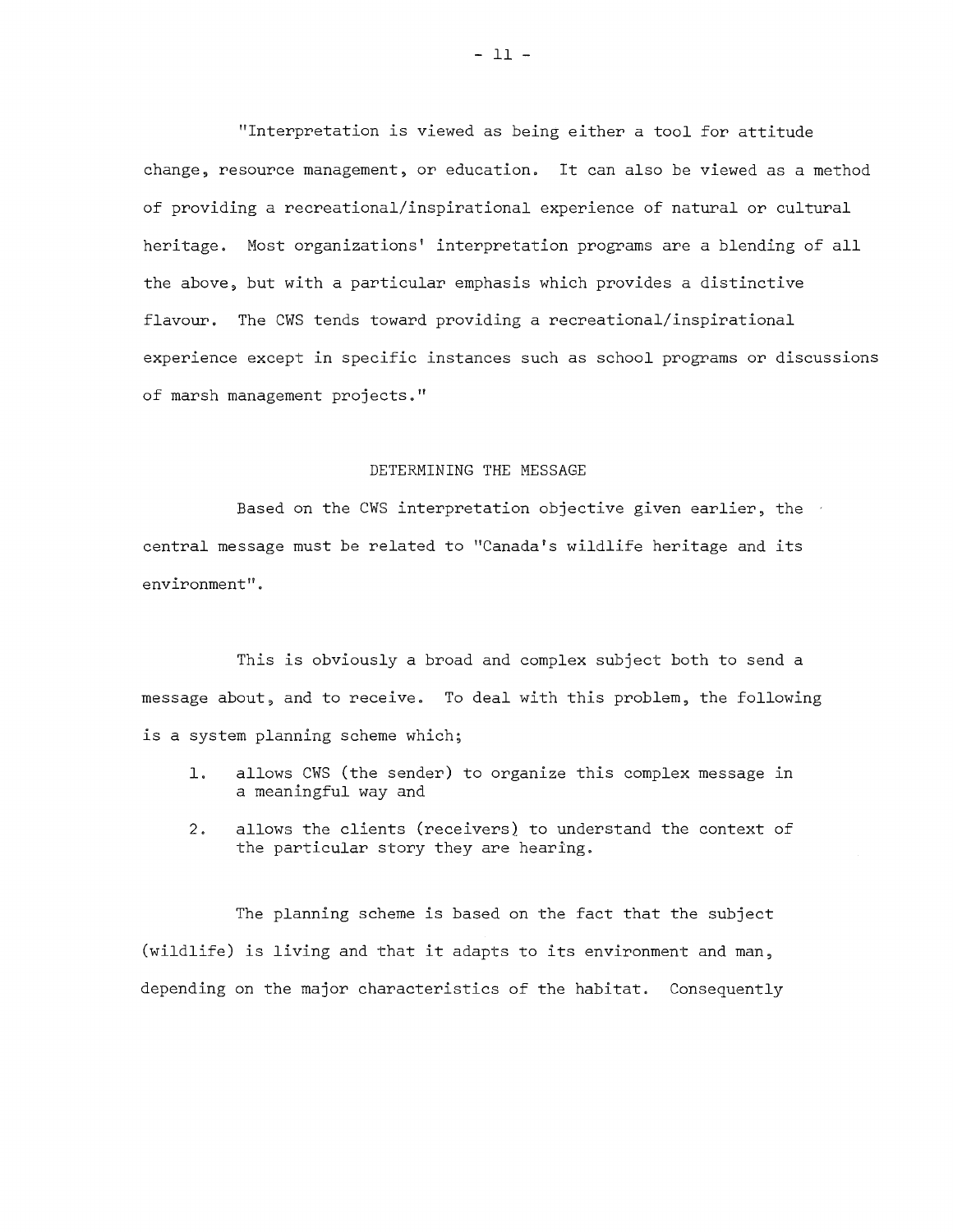Rowe's Forest Regions of Canada were chosen as the basic model and modified to meet the needs of CWS. The regions were simplified considerably both to streamline the planning process and to make the overall message more easily understood by the audience (See Figure I).

In addition to dividing the overall message of Canada's wildlife and its habitat into more digestible pieces (the wildlife regions) a central theme is required to tie all the individual messages together to tell a unified story. The central theme for the CWS interpretation program is the interaction of man, wildlife and the environment.

Each region and site will pick up this theme and develop it in terms of the major characteristics, both natural and cultural, of the area.

#### DETERMINING THE CLIENTS

The potential receiver groups for CWS interpretation programs are everybody living in, and visiting Canada, The objective of the receiver analysis is to identify discrete groupings that will affect how we plan and deliver the program. Examples of the major factors that affect programming are:

- frequency of visits
- age
- level of knowledge
- reasons for visiting (motivation)
- social group composition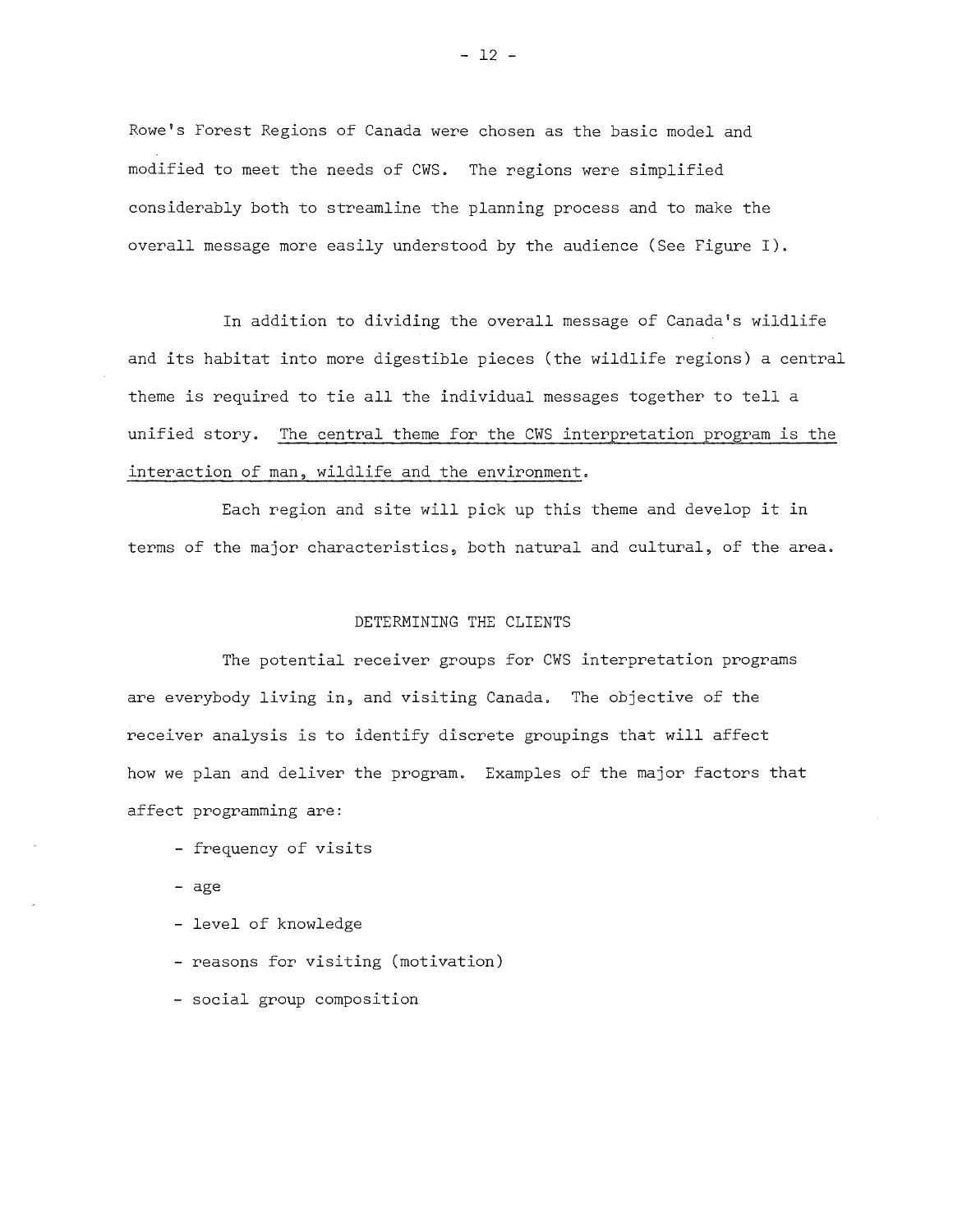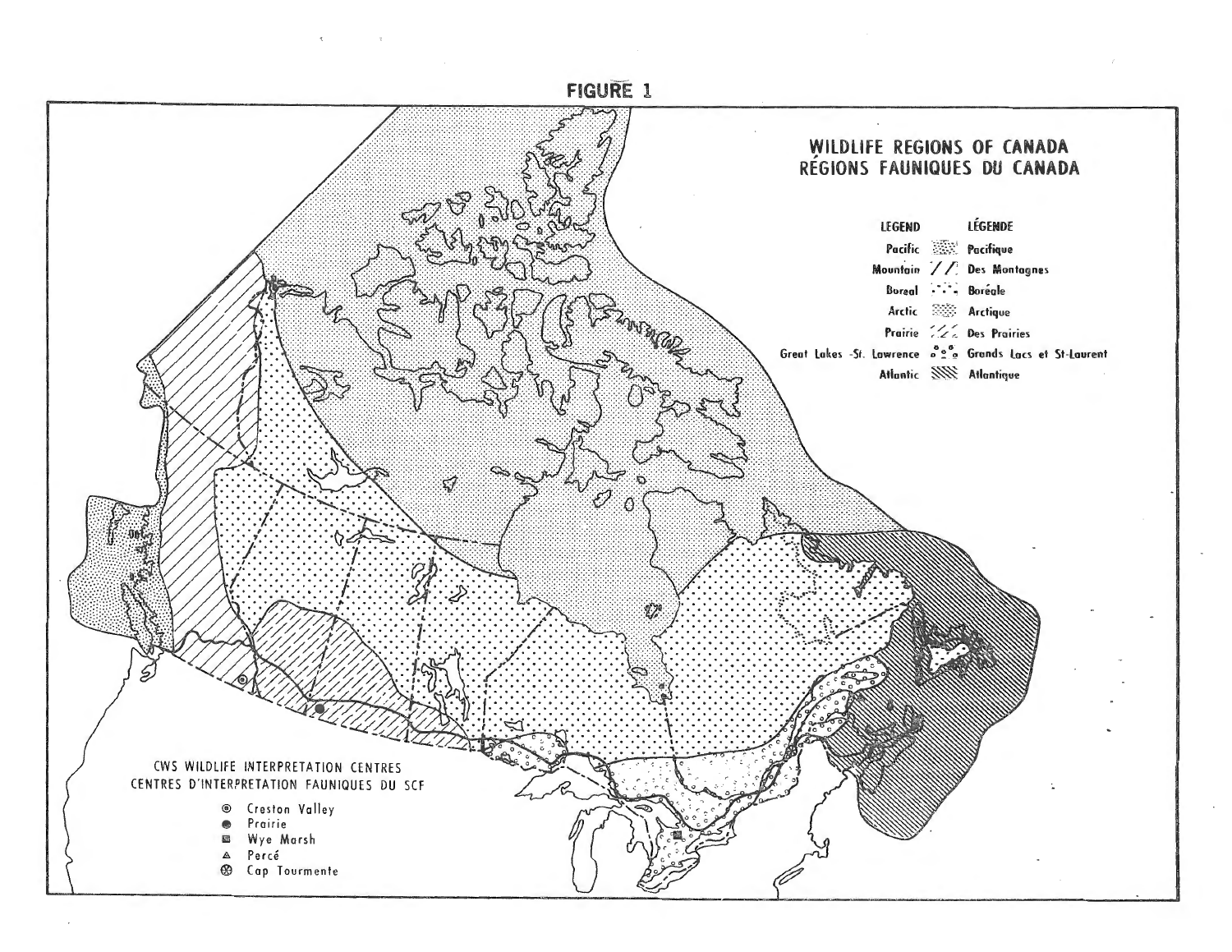The following visitor analysis hopefully reflects these variables, and also includes the relative importance of the group in terms of resources to be spent on them. The following receiver analysis chart indicates the major groupings to be considered at the national level. Finer distinctions will be made at the site plan level. For example "special interest" can be divided into Kiwanis Club, Boy Scouts, etc. or families can be divided into adults and children.

There will also be some variation in emphasis placed on the different receiver groups from centre to centre. For example, seasonal residents might be a much more important group at Wye Marsh than Percé.

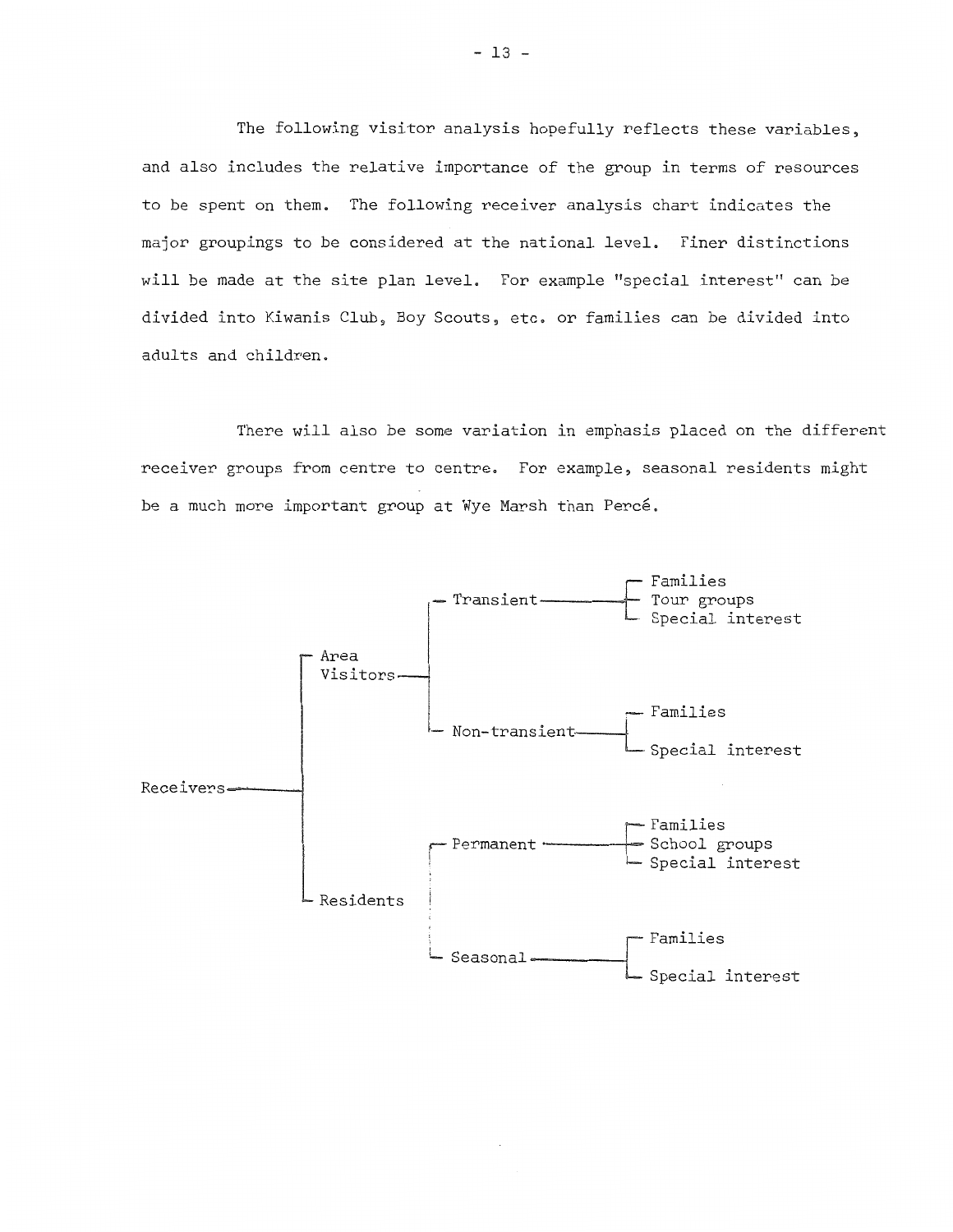#### DESCRIPTION OF RECEIVER GROUPS

Area Visitors refers to any individual or group visiting the area around a CWS interpretation program. In most cases they do not have the opportunity for repeat visits, and are usually there during the summer season. They are further divided into:

- Transients who are either passing through that day or stopping overnight. They have limited time and visit only once. They in turn can be divided into:

Families - which includes all small social groups such as couples or close friends. Most of these people are on "vacation".

Tour groups - includes primarily charter bus tours. Those groups often do not have a focus other than travel, but may have some common characteristics such as age. Special interest - this could include anything from a travelling naturalist group to business travelers.

- Non-transients are people staying in the area for a few days. The non-transient family and special interest groups differ from transient family and special interest groups in that they can stay longer, have repeat visits and take part in different elements of the program.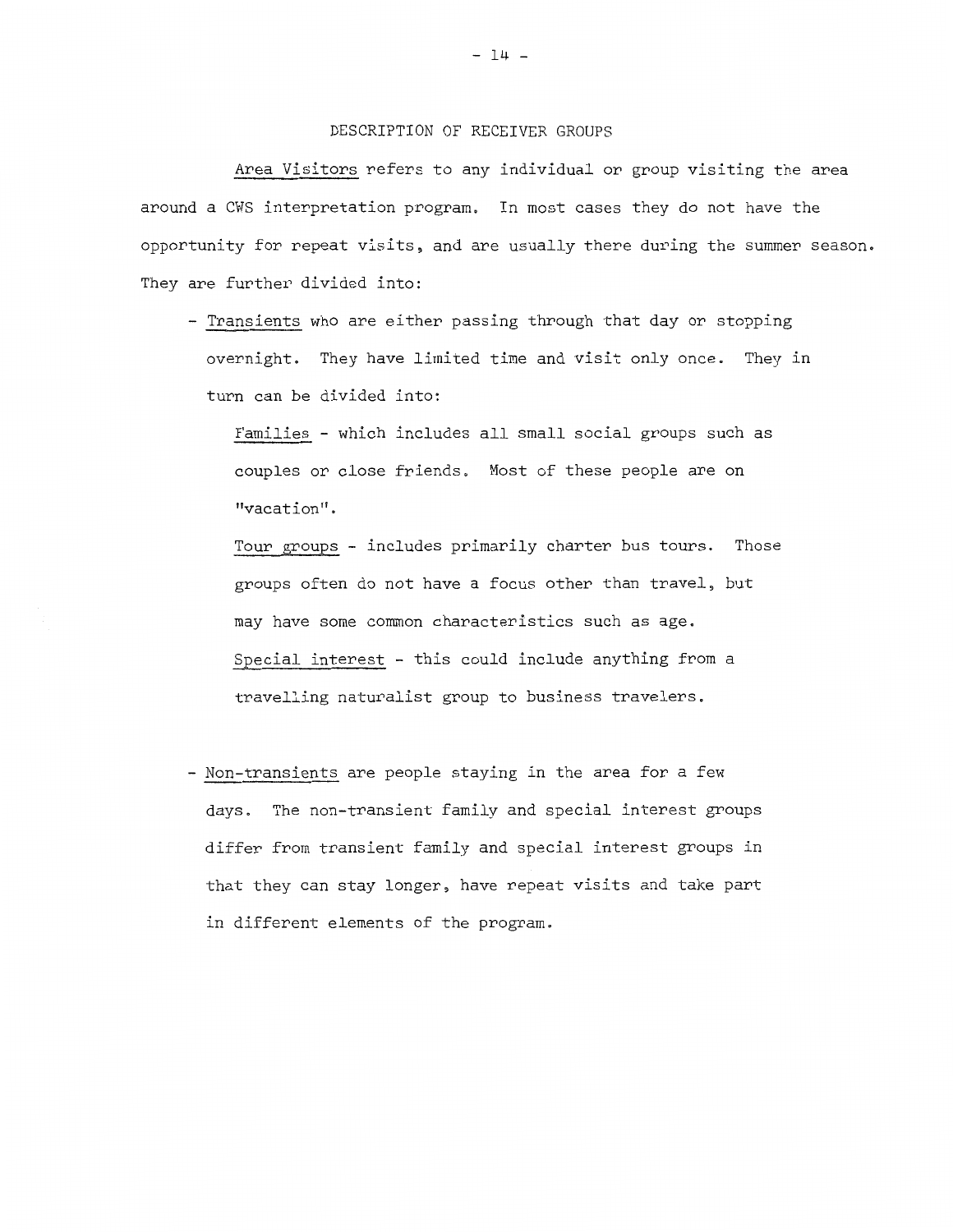Residents are people who live in the area. However in certain areas like Georgian Bay there is a very large summer resident population. Therefore residents are divided into two groups:

- Permanent who have access to "off season" programs. In addition to the family and special interest groups this also includes the school program.
- This type of special interest group will also be different from the visitor special interest groups. For example, here you will be dealing with the "Rotary Club".
- Seasonal these are similiar to the non-transient visitors but have a much greater opportunity for repeated visits.

#### PLACING THE EMPHASIS

Dividing the potential receiver groups into various categories is the first step. The second is to decide which groups will receive most of our efforts (dollars and time). For this decision we must examine our major objective "to encourage and provide opportunities for the development of awareness, enjoyment, understanding and appreciation of Canada's wildlife heritage and its environment".

If this objective were to be achieved two things would happen; 1. visitors would have had a chance to experience their wildlife

- heritage first hand.
- 2. citizens would be in a better position to make intelligent choices regarding wildlife conservation.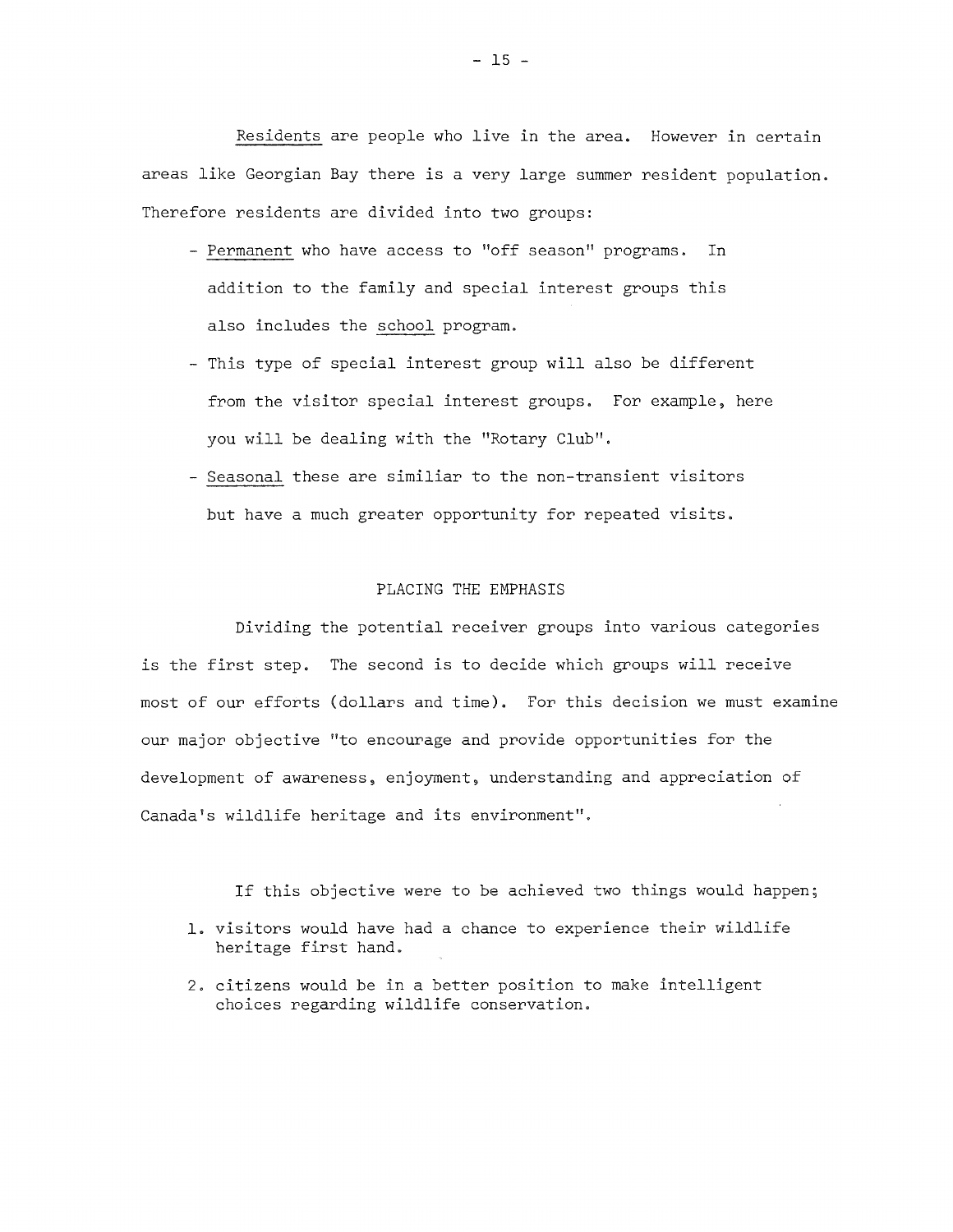In general, nature buffs already have an idea of the rationale of various conservation practices and ecological principles. They also have the opportunity to experience wildlife.

It is that large segment of our urban population who have little understanding of ecological principles, and few opportunities to experience their natural heritage, who can benefit the most from interpretation. It is for this latter group that the centres are situated near a major highway or a large population area. This group is a major clientele for the interpretation program.

The school program is an important activity in spring, fall and winter. However, CWS naturalists should not become school teachers, and personally guide all the groups. Rather, CWS should be a resource by providing teacher training, school kits and the facilities,

#### DEVELOPING THEMES AND MEDIA

Determining the approaches involves integrating the information about the sender, message and receiver, It is the determination of the theme, and precisely how, where, and when the messages are to be transmitted.

#### Developing the Theme

How often have we heard a dynamic speaker go on at some length yet feel we did not get anything out of the talk. More often than not, the reason

 $- 16 -$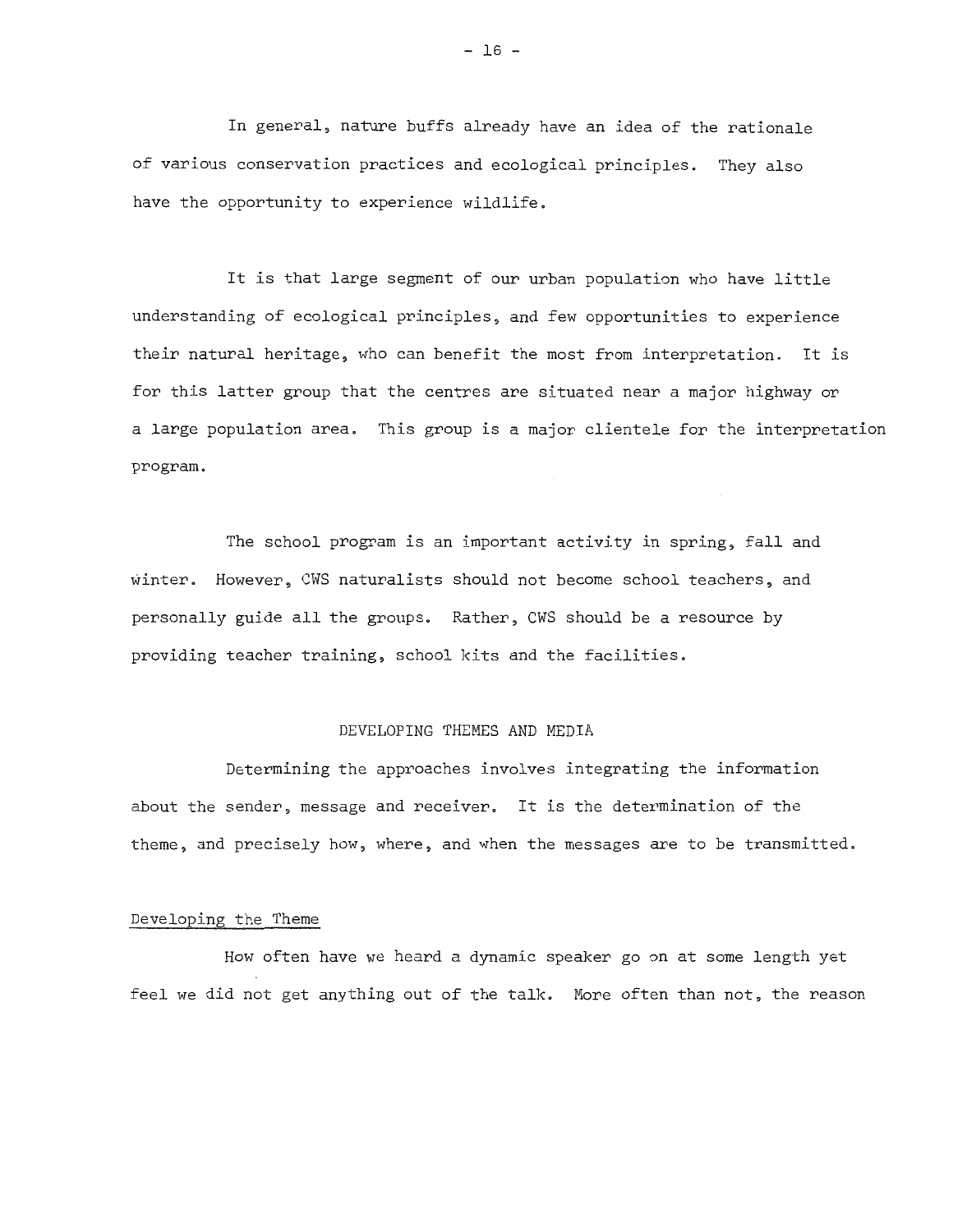is that the speaker did not pull all his bits of information (individual messages) together. There was no thread running through the talk - there was no theme.

It is essential in taking that step between defining the messages and selecting the approaches to develop a theme.

The over-all theme of the CWS interpretation program is the interaction of man, wildlife and the environment, The themes of the wildlife regions and site plans should flow from this national theme. For example, men and wildlife have adapted to each other, and the dry prairie environment in several ways.

#### Selecting the Media

The selection of techniques must always consider first those techniques which would fit within the definition of the interpretation process. The person being interpreted to must have the opportunity to experience through a "first hand experience" (Interpretation Canada 1978). The best media to use for ensuring that the public is receiving the correct message is a trained interpreter. The interpreter can react to the response of the people and check to ensure that the message has been received. In practice, it is impossible to have enough interpreters to contact every person coming to a program. Nevertheless, the aim should be to maximize personal contacts with the public. Certain media, such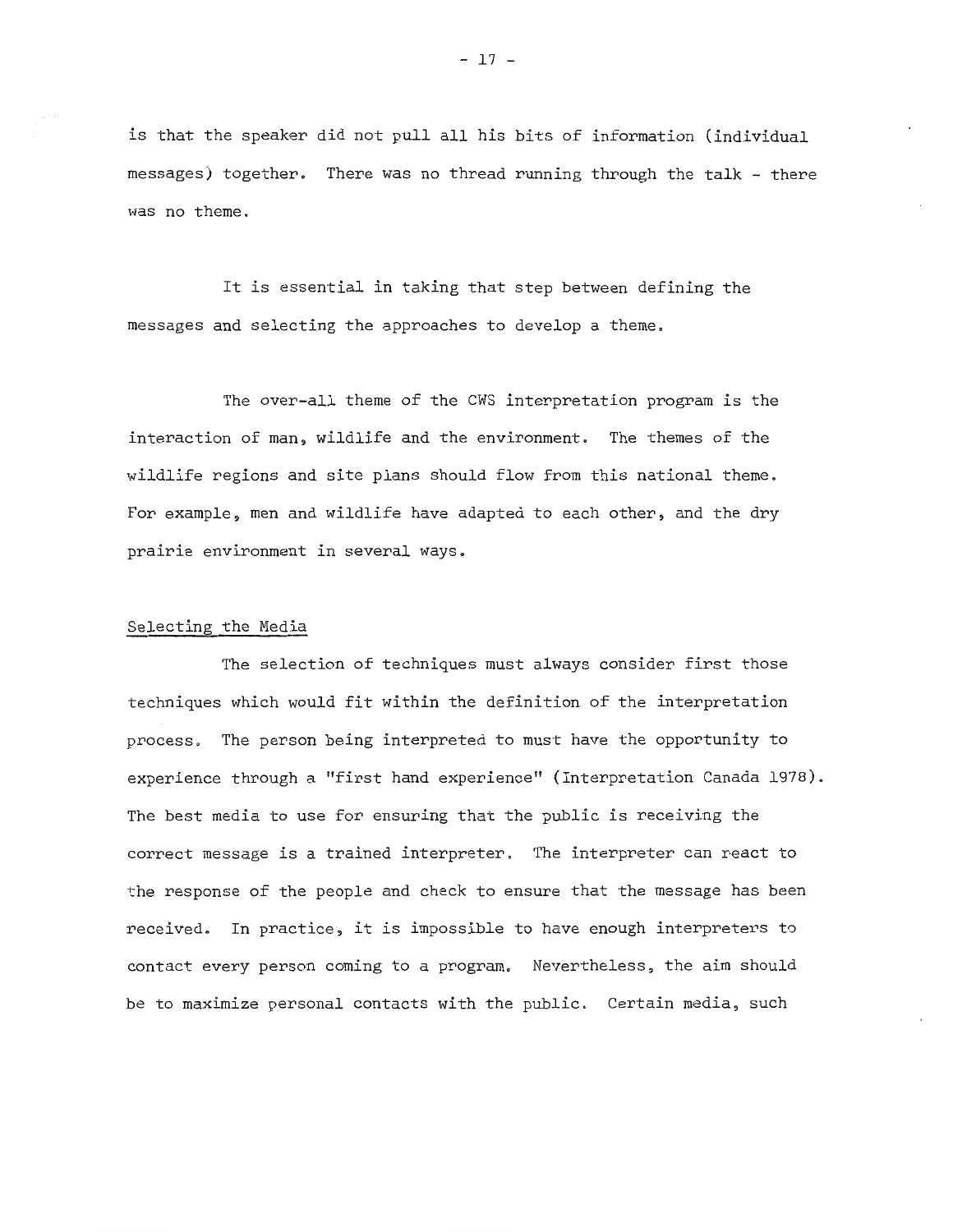as self-guiding trails and involvement exhibits, can be very effective under some circumstances.

The use of other media can supplement personal contact. Every effort should be made to make these techniques interpretive by ensuring that a conscious attempt is made to link the presentation to a specific outdoor phenomenon or object. As examples, a slide show should tell people where they could go to experience the subject and a display should offer directions for experiencing the phenomena.

There will be occasions when experiencing a particular message is not possible or desirable. It might be because a particular situation is inaccessible or because of fragility and thus potential for damage to a subject. In that case information only about the subject must be given. The distinction of an informational technique is that there is no direct link to the real situation. It should be clear that if too many approaches become informational the program will cease to be interpretive.

Approaches applicable to one program are not necessarily appropriate for another program. A major approach to which this applies is with interpretation centre buildings. It must not be assumed that every program requires a building. The approaches should be developed and if a building is required to execute the approaches then it should be planned. The first decision is not where the building should go, but

 $- 18 -$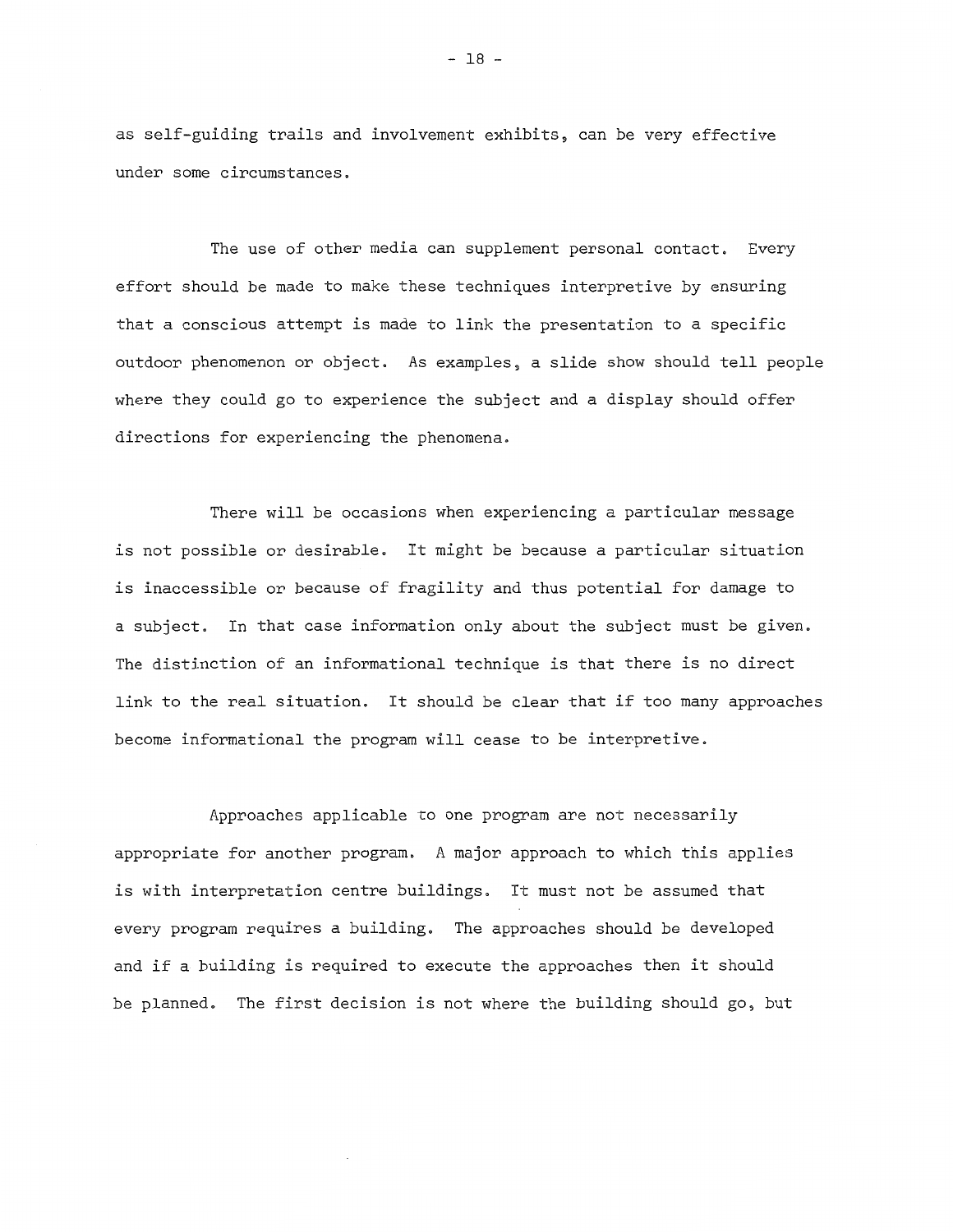what general approaches will be used, and then decide if a building is required. The building thus becomes either an aid, in ensuring certain approaches can be pursued, or an approach in and of itself,

#### Media vs Interpretation

A very potent danger in using any media for interpretation is that the media becomes more important than the message. If the media becomes so engrossing and time consuming that people do not get outside, it has failed. Similarly, if certain techniques make the message more exciting than it is in reality and people become disappointed when they confront the real thing, the media has had a negative effect. Media must become the "slave of interpretation" and function to get people outside having positive experiences with the environment. This means putting constraints and limitations on the application of certain media for interpretation.

#### Co-ordinating Approaches

Program priorities will have to be set for the continued orderly development of the interpretation program. The program requires national co-ordination to ensure an equitable geographical distribution of these programs,

Regionally, priorities will be established, based on a thorough interpretive assessment of the special areas held within that region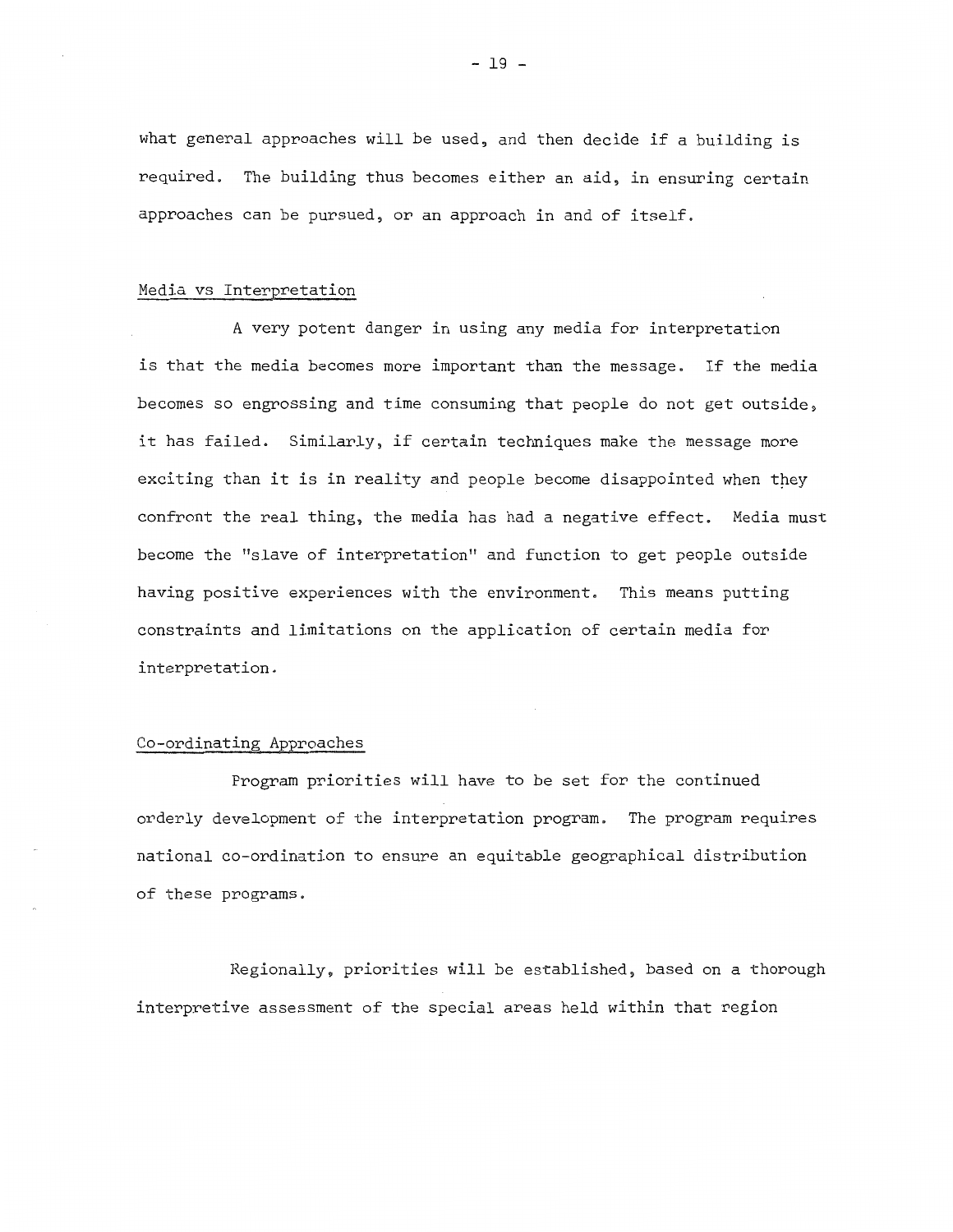(national wildlife areas, sanctuaries, etc.). Some national co-ordination will be necessary but the primary responsibility will be within the region.

#### Summary

In summary, the general approach of the Canadian Wildlife Service interpretation program should be to maximize contact between the public and the resource in order to maximize the educational and recreational benefits. It should also allow the public the opportunity of experiencing wildlife in its environment; to develop direct linkages between displays, leaflets, etc., and the real thing; to ensure the media becomes the "slave" of the interpretive process and not the reverse; and to ensure that special areas are not destroyed by interpretive programs.

#### FEEDBACK AND EVALUATION

#### General

The effect of a national interpretation program on the public of Canada is difficult to measure. However to ensure that the program is achieving its objectives it is essential that some effort be made to collect usable feedback. While many of the techniques available for measuring the effects of interpretive programs on the public are crude some feedback is better than none.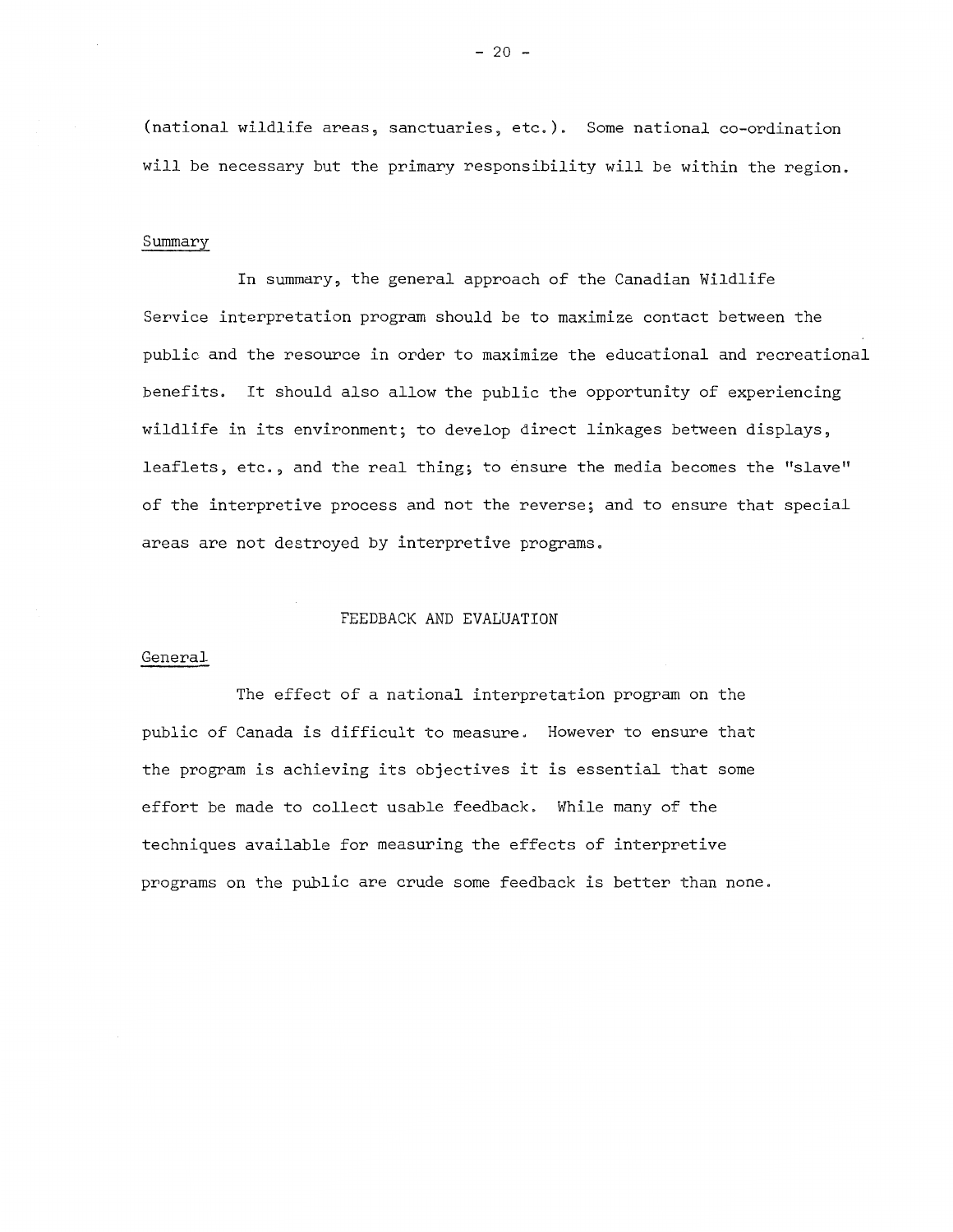Programs at all levels within the Canadian Wildlife Service Interpretation Division will be required to systematically monitor the effects of interpretive programs on the public. Some information will be collected at the field level in order to measure the effects on the public regionally and nationally. To ensure the required information is being collected across Canada certain national standards for collecting and reporting data will be developed.

#### Statistics on Use

Empirical data, on the use of programs, infer acceptance of programs by the public. These data could also identify characteristics in relation to the national program such as, areas where program demand in general, or the seasonal use of programs, is high. Statistics on public use will be maintained in Headquarters. Field offices will be required to submit statistics in a standard format on a monthly basis. This information will be analyzed and incorporated in the annual reports of each responsibility centre.

#### Pre-testing

Many interpretation techniques such as exhibits or trails involve considerable financial investment, and so it is the policy of CWS to pre-test major media wherever possible. Results from pre-testing are a special, but very important, form of feedback.

 $- 21 -$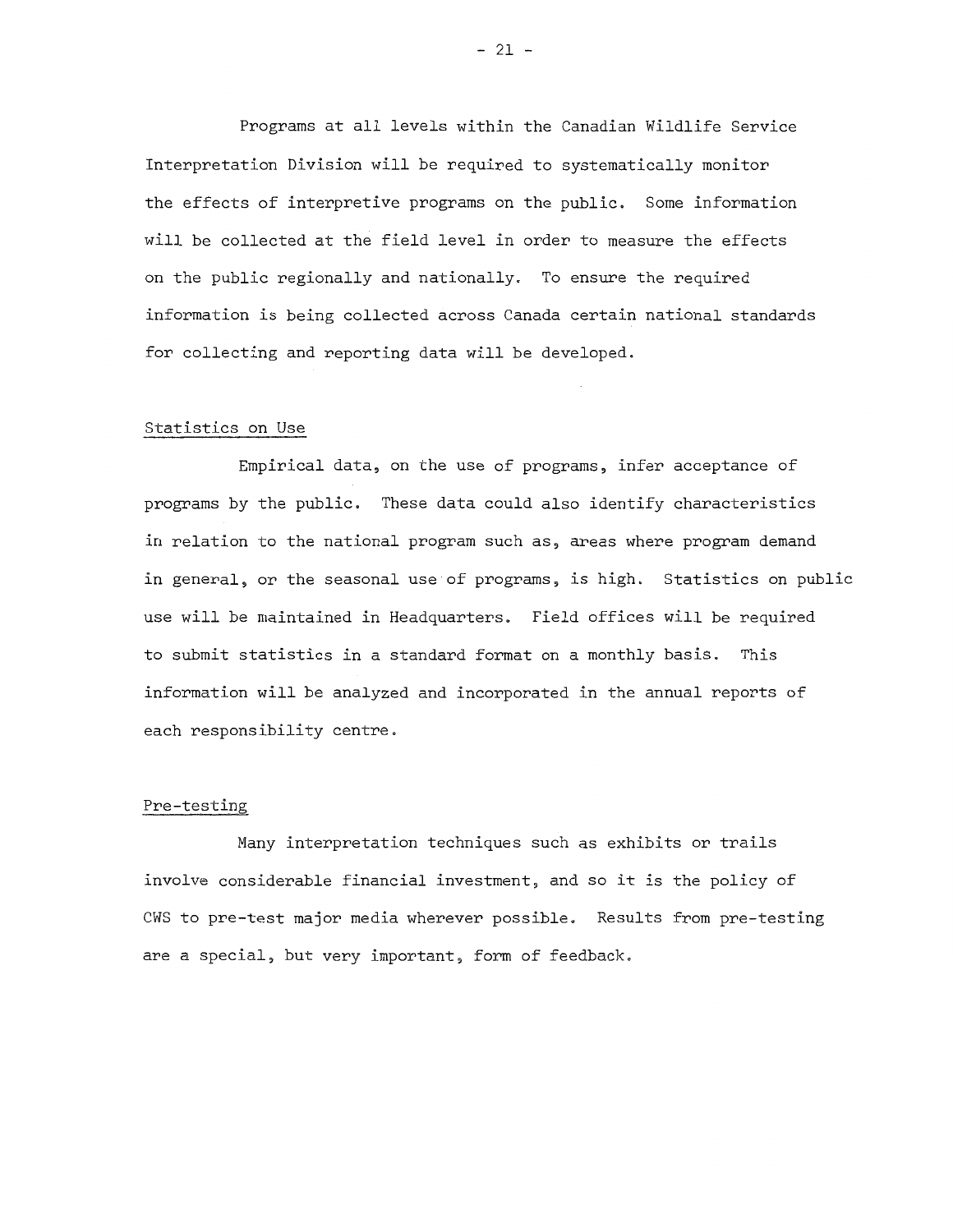#### Subjective User Feedback

Letters, unsolicited newspaper articles, verbal remarks, etc., are a source of feedback, but their lack of objectivity makes it difficult to analyze. However, this information should be recorded and filed for annual review to identify trends, or highlight significant comments.

#### Expert Evaluation

A common mistake, in exhibit evaluation, is to assume that only the advice from a design expert is required. In fact because he is an expert, by definition, his view is different from that of the audience. However, the evaluation of outside experts, e.g. a designer from the provincial museum, should not be over-looked as an important source of feedback.

#### Special Studies

The purposeful collection of information from the public by means of questionnaires, interview schedules, behavior observation etc., constitutes a special study. This approach to collecting feedback is time-consuming but worthwhile in resolving specific questions in relation to the program. Studies of this nature should have the guidance of a research specialist.

Special studies are feasible at all levels in the program. These levels include the national program, regional program, field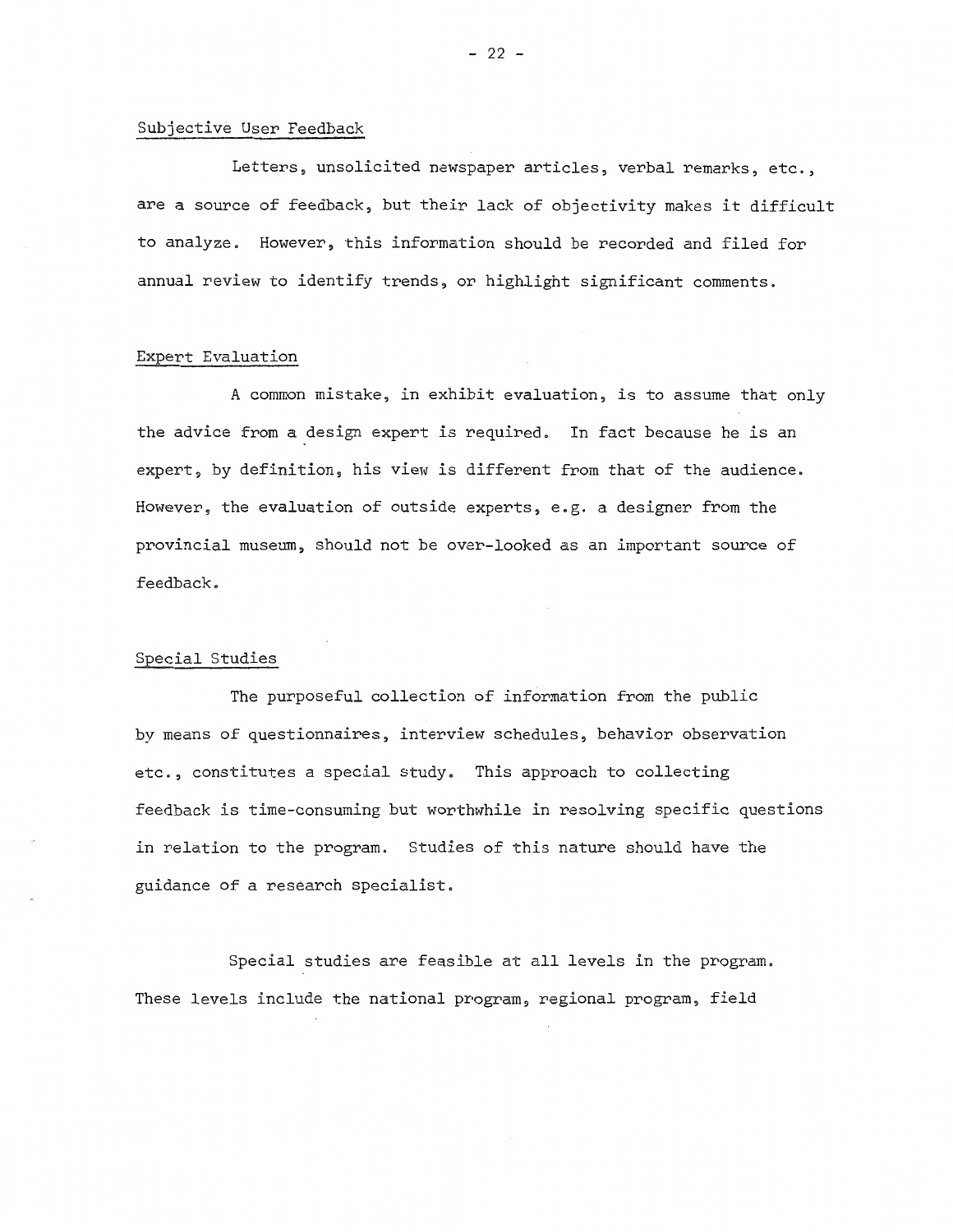program and specific event. The purpose of all studies will be to provide information for the improvement of programs.

#### Summary

Feedback originates from four general sources, statistics on visitor use, subjective client feedback, special studies and expert evaluation. All of these sources will provide information on program effectiveness, and assist in the planning of future programs.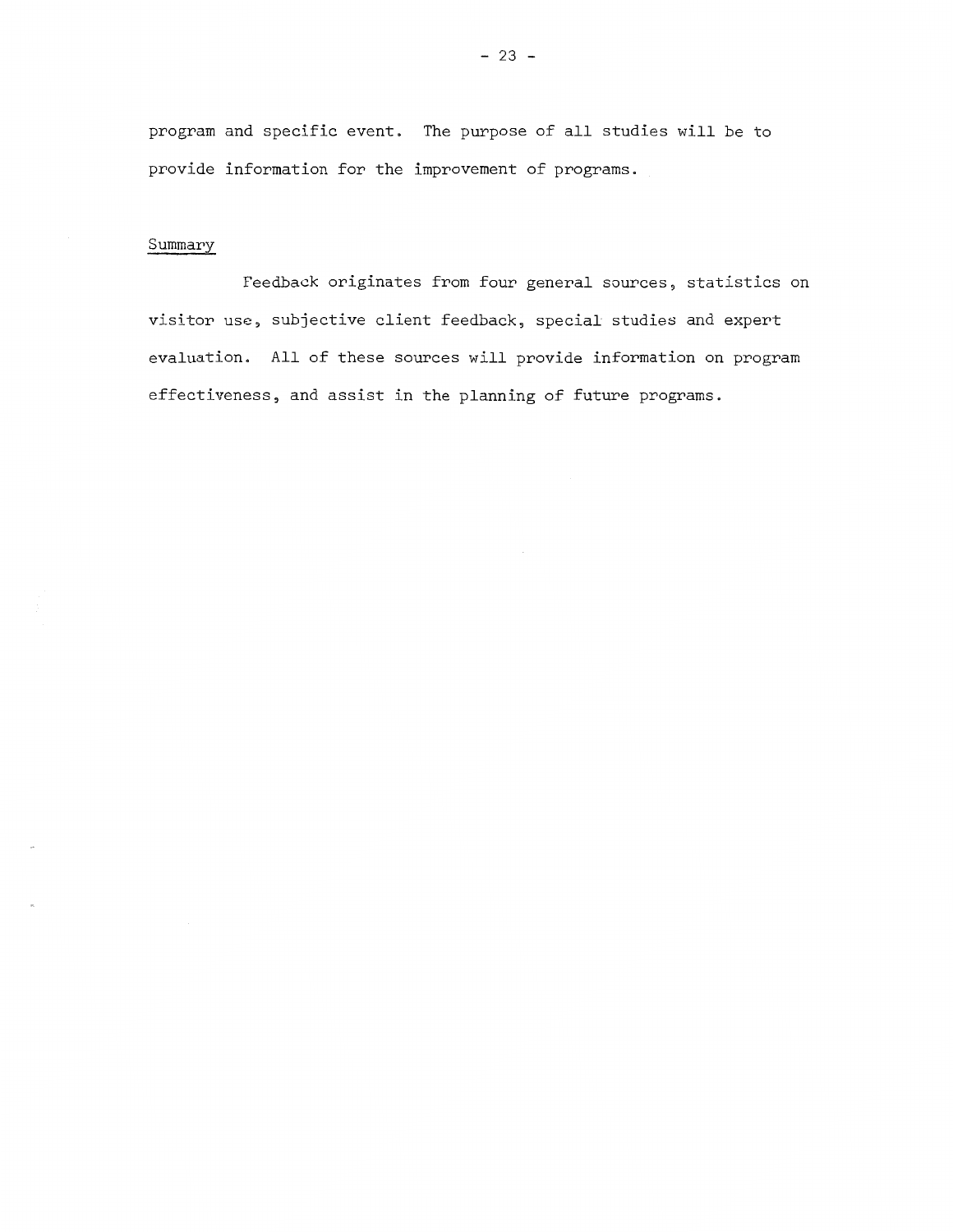#### PLANNING AND IMPLEMENTATION SCHEDULE

- 1. All Wildlife Region Plans except for the Arctic and Boreal will be completed or revised by the end of fiscal year 1981/82. The latter two will be completed in 1982/83.
- 2. Updating of Creston and Wye Marsh, to reflect the orientation, experience reinforcement flow will begin in fiscal year 1979/80. Wye Marsh will be completed in 1981/82, and Creston as funds become available.
- 3. Updating of Cap Tourmente and Percé will begin in fiscal year 1981/82. Cap Tourmente will be completed in 1981/82, and Percé will be completed as funds become available.
- 4. Smaller projects that will be planned in 1981/82 include Alaksen NWA, Marshall Stevenson Unit of the Qualicum NWA, and one NWA yet to be determined in the Atlantic Region.
- 5. Because of the current restraint program and the fact that not all the plans have been completed it is impossible to predict beyond the above dates.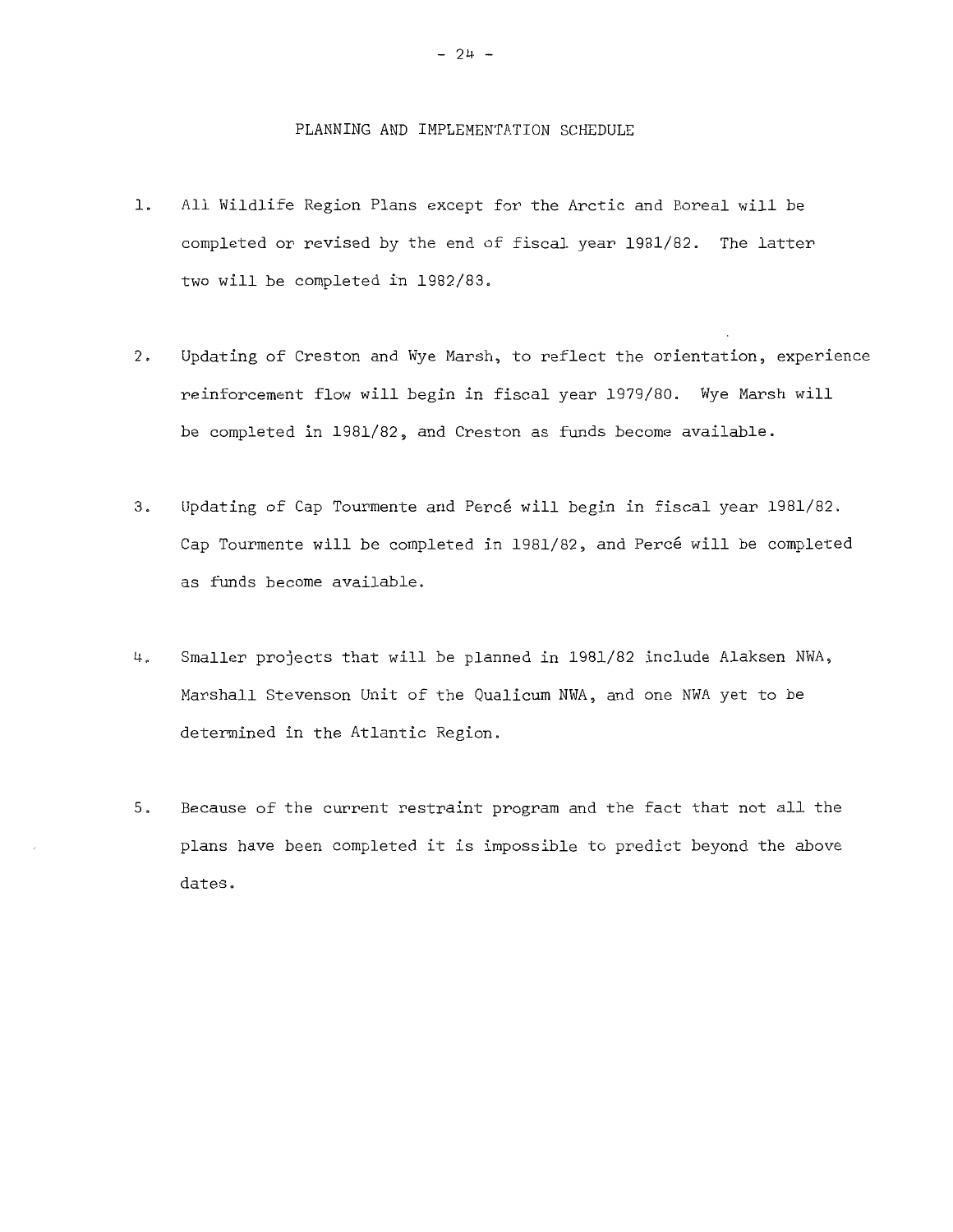#### COST ANALYSIS

There is a distinct difference between the optimum and that which is possible under the current government restraint program. The following table provides both the existing and optimum figures.

#### l. Cost analysis

|                         |                             | \$ Thousands |         |         |          |         |
|-------------------------|-----------------------------|--------------|---------|---------|----------|---------|
|                         | PYs                         |              | Capital |         | & M<br>0 |         |
|                         | Actual                      | Optimum      | Actual  | Optimum | Actual   | Optimum |
| Headquarters            | 2                           | 4            | 5       | 5       | 45       | 151     |
| †Regional Offices       | $\overline{\phantom{0}}\,6$ |              | 0       | 0       | 3.2      | 15      |
| †Interpretation Centres | 3.2                         | 7            | 0       | 5       | *69      | *65     |

~·:1 1981 dollars

t2 Average for all regional offices and centres

The 65K optimum assumes 7 PYs excluding salaries. The actual 69K per centre is currently having to, in effect, pay the salary of 1.8 PYs through contract. There is clearly a serious short fall.

 $\mathbf{r}$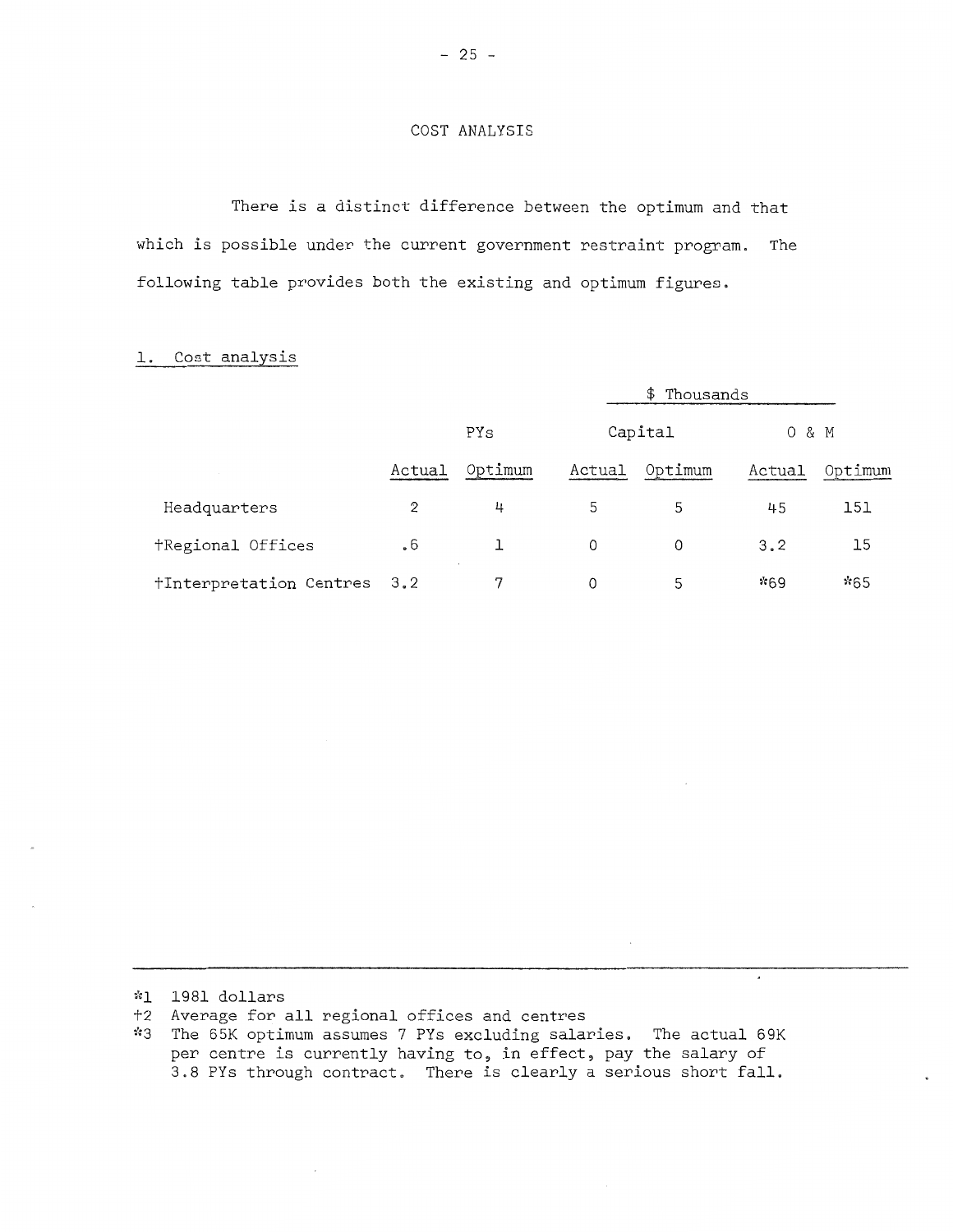#### REFERENCES

- Barkley, W.D. (1973), Interpreting the Canadian Landscape. Environment Canada, Canadian Wildlife Service, Ottawa.
- Barkley, W.D., Co-ordinator (1977), National Plan for Interpretation. Environment Canada, Canadian Wildlife Service, Ottawa.
- Edwards, R.Y. (1971), A plan to Appreciate Canada. Journal of Environmental Education. Vol. 3(2) Winter.
- Foley J.P ., and J.A. Keith. (1979), Interpretation in Canadian National Parks and Related Reserves - To What End? In Nelson, J .G. Needham; S.H. and Scace, R.C. (Eds) The Canadian National Parks: Today and Tomorrow. Faculty of Environmental Studies, University of Waterloo, Waterloo, Ontario.
- Foley J.P., Coordinator (1980), Interpretation Program Corporate Policy. Environment Canada, Canadian Wildlife Service, Ottawa.
- Government of Canada (1973), The Canada Wildlife Act. The Queen's Printer, Ottawa.
- Government of Canada (1978), Migratory Birds Convention Act. The Queen's Printer, Ottawa.
- Interpretation Canada (1978), The Definition of Interpretation. As found in the constitution of Interpretation Canada: An Association of Interpreters of Canadian Heritage.
- Munro, D.A. (1968), A Place for Everything. Canadian Broadcasting Company, Toronto.
- Peart, R.W. and J.G. Woods (1976), A Communication Model as a Framework for Planning Interpretive Planning. Interpretation Canada. Vol. 3(5).
- Rowe, J.S. (1959), Forest Regions of Canada. Department of Northern Affairs and National Resources, Forestry Branch, Ottawa.